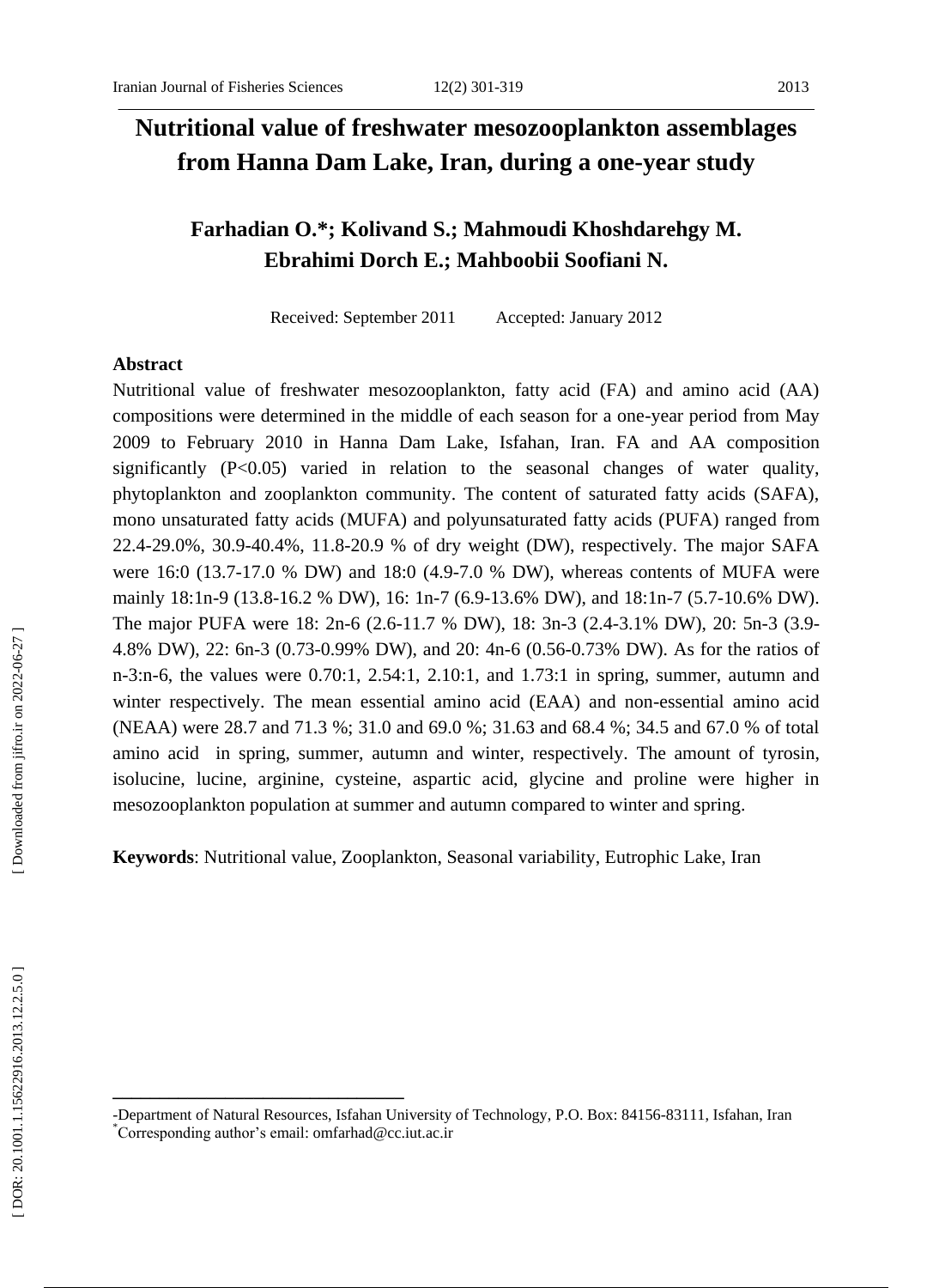#### **Introduction**

Zooplankton is very important group of living organisms, as they are the basis for food web in aquatic ecosystems. Among zooplankton, cladocerans and copepods play a key role in the freshwater food chains. They transfer energy from microalgae to higher trophic levels by being eaten as a food through various aquatic organisms (Goldman and Horne, 1983; Ahlgren et al., 1990; Harris et al., 2000).

 These organisms contain a valuable source of lipid and fatty acids (FAs), protein and amino acids (AAs), vitamins and enzymes (Pillay, 1990; Izquierdo et al., 2000; Evjemo et al., 2001). Owing to FA and AA importance of zooplankton in food web, comprehensive studies carried out on their nutritional values (Ahlgren et al., 1996; Adams, 1999; Ballantyne et al., 2003; Muller -Navarra et al., 2004; Brett et al., 2006). In addition to the work on FAs and AAs in zooplankton, extensive information about their origin and fate in zooplankton and their physiological status has been provided (Mourente, 2003; Mitra et al., 2007; Boechat and Giani, 2008; Guo et al., 2008; Kainz et al., 2009). It has been demonstrated that several environmental factors such as temperature, depth, salinity, geographical location, season, sex, molting status, developmental stage, food availability, photoperiod, stress and starvation could affect the FAs and AAs profile of zooplankton (Gardner and Riley, 1972; Graney and Giesy, 1986; Narasimmalu et al., 1991).

Although there are many report s on nutritional values of different zooplankton groups from separated geographical

location (Graney et al., 1986; Kibria et al., 1999; Kainz et al., 2004; Mitra et al., 2007; Boechat and Giani, 2008), information on nutritional values of mixed zooplankton from Iranian aquatic ecosystems is scarce. The main purpose of this study was to provide basic information on FA and AA composition of mixed freshwater mesozooplankton assembelages from Hanna Dam Lake situated at Eastern part of Isfahan province, Iran (Fig. 1) during different seasons. Furthermore, this paper will deal with the influence of accessory factors, such as water quality, phytoplankton and zooplankton community structure on FA and AA composition of mesozooplankton assemblages during a one -year. Findings of this study could be used as nutritional values of zooplankton community for its ecological and biological properties in freshwater ecosystems .

#### **Materials and methods**

#### *Study area*

The present study was carried out in the Hanna Dam Lake (latitude=31° 13' - 31° 14' N; longitude=52º 46' - 52º 47' E; altitude=2300 m from sea level; area=700 ha; mean depth=10 m; average annual rain =380 mm), located in Eastern part of Isfahan province, Iran (Fig. 1). The region has a cold temperate climate with a minimum average temperature of -1.1◦C in February and 22.9 °C in August. The lake has an ecological importance for migratory birds, wildlife and aquatic organisms especially fish. Shallow parts of the lake are occupied by various species of emergent plants such as *Phragmites*, *Typha*, *Juncus* and *Cyperus*. Submerged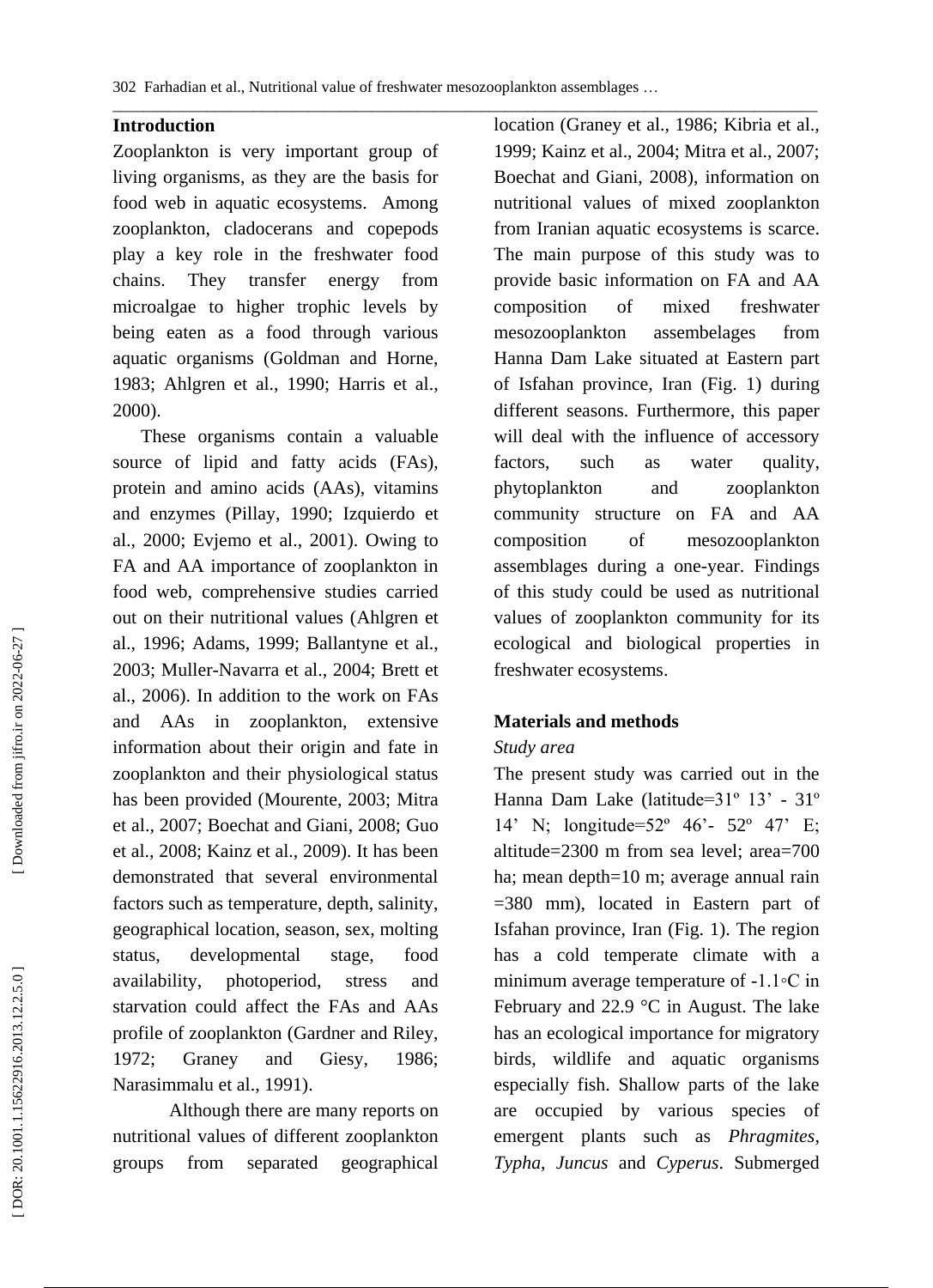plants such as *Potamogeton* spp., *Ceratophyllum demersum*, *Myriophyllum*  sp. and *Polygonum amphibium* also exist in the lake from May to October. Hanna Lake has three indigenous fish species including, *Alburnus* sp., *Capoeta damascina* and *Aphanius isfahanensis* and two non -indigenous species of *Oncorhynchus mykiss* and *Carassius auratus* .



**Figure 1: Location of study area and sampling site in Hanna Dam Lake, Isfahan, Iran.**

#### *Field sampling*

Seasonal field samplings were carried out at middle of each season for a one -year period from May 200 9 to February 2010 . 3 -liter water samples were collected from the water column at sampling site (Fig. 1) by a Van Dorn water sampler. Measurements were made of water temperature, Secchi depth, dissolved oxygen (YSI 51 Oxygenmeter, OH, USA), pH (WTW 330 pHmeter, Weilheium, Germany), TDS and Ec (HQ40d, Hach - Lange Company) in situ. Nutrients such as nitrate -nitrogen, ammonium -nitrogen and phosphorus were determined according to standard method (APHA, 1995) in Aquatic Fishery Laboratory at Isfahan University of Technology (AFL -IUT), Isfahan, Iran.

The zooplankton samples were collected between 10 .00 and 12 .00 h by vertical haul using zooplankton net (bolting silk, 140 µm mesh size, and diameter of 25 cm) from sampling site (Fig. 1). To obtain enough zooplankton biomass for nutritional analysis, the collected mixed zooplankton were transferred to 2 -L cylindrical container and first three sub -samples of 30 mL was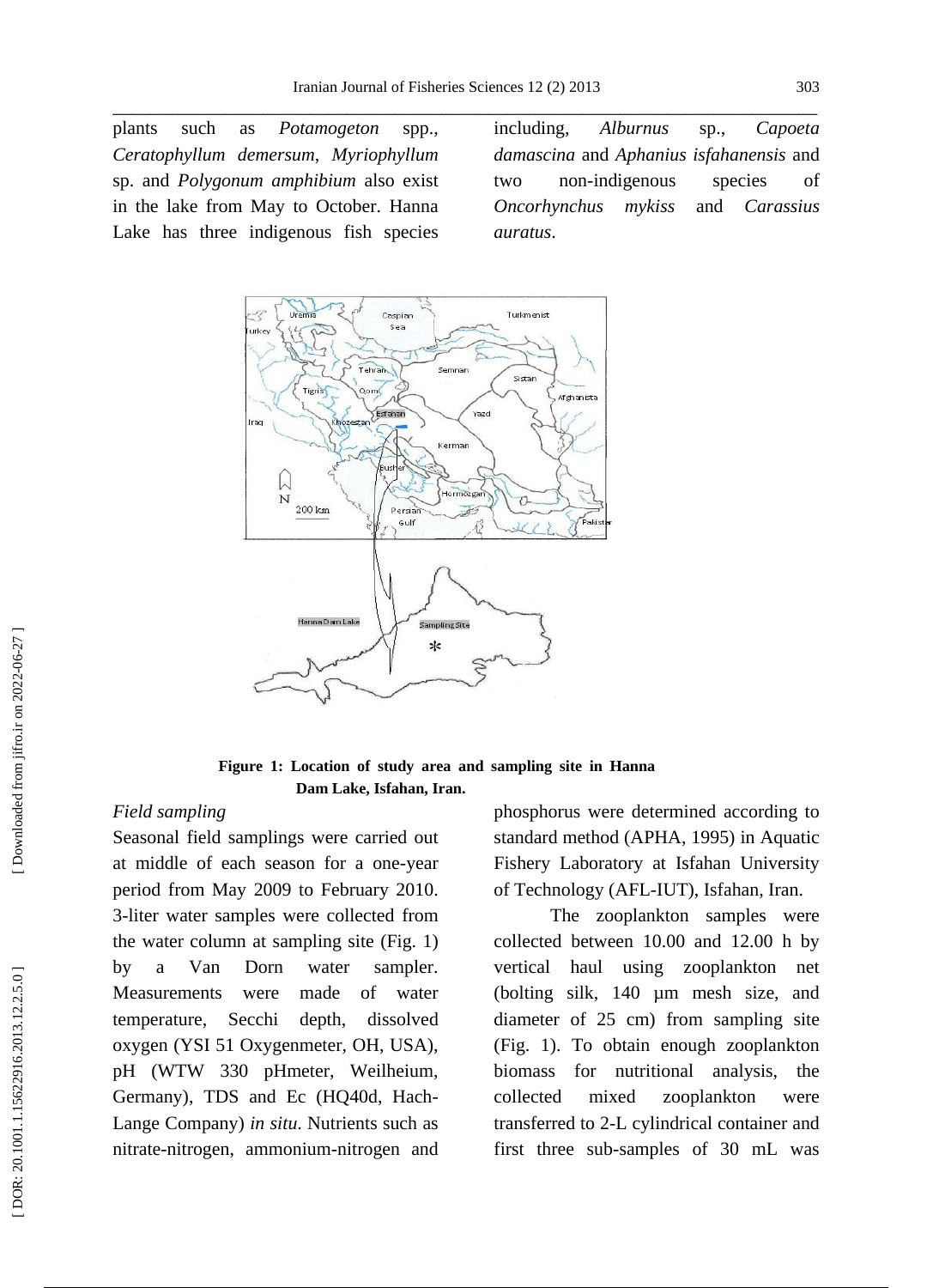\_\_\_\_\_\_\_\_\_\_\_\_\_\_\_\_\_\_\_\_\_\_\_\_\_\_\_\_\_\_\_\_\_\_\_\_\_\_\_\_\_\_\_\_\_\_\_\_\_\_\_\_\_\_\_\_\_\_\_\_\_\_\_\_\_\_\_\_\_\_\_\_\_\_\_\_\_\_\_\_\_\_\_\_\_\_\_\_\_\_ immediately fixed in 5% formaline for identification and quantitative estimation of relative density (abundance) of each zooplankton category. Then, rest of samples was filtered by 40-µm net and washed three times with filtered habitat water and chilled in -20 °C for nutritional analysis.

For phytoplankton identification and estimation of abundance, the water samples collected from different depth (surface, middle, and bottom) and then mixed with same ratio. The Lugol's iodine solution (10 mL for 200 –mL sample) was used as fixative.

### *Phytoplankton and zooplankton*

Phytoplankton samples were observed under phase contrast microscope and then identified by using literature of Davis (1955), Chaghtai and Salfullai (1988), Cox (1996) , Clescceri et al. (1998), and B ellinger and Sigee (2010). Phytoplankton abundance was measured with a Sedgewick-Rafter counting chamber. Phytoplankton biovolume s were calculated using the literature of Bellinger and Sigee (2010). Chlorophyll *a* analysis was measured according to Wetzel and Likens (2000).

Zooplankton samples were initially identified to their major taxonomic groups of cladoceran and copepod. Since majority of mesozooplankton of present study were cladocerans and copepods, the adult individuals were separated from the sub samples and preserved in small glass bottles using 70% ethyl alcohol for species identification. For identification of species literature of Ward and Whipple (1945), Edmondson (1959), Rylov (1963), Dussart

(196 5), Harding and Smith (1974), Harris et al. (2000), Schutze et al. (2000), Martin and Davis (2001), Fernando (2002) were used.

For estimation of zooplankton abundance, each sample was kept in measuring cylinder and adjusted to known volume by adding distilled water, and then transferred to a wide mouth 250 ml glass beaker. Next, a magnetic stirrer was set on the lowest speed for gently mixing of zooplankton sample and a sub -sample was taken using a Stemple pipette while mixing. Sub -sample was transferred to a zooplankton counting chamber (Bogorov's chamber) and zooplankton was counted under a dissecting microscope (Omori and Ikeda, 1984).

#### *Nutritional measurements*

Protein and lipid were determined following the method described by Meyer and Walther (1988). Fatty acid methyl esters (FAME) were prepared according to the direct methylation techniques (Divakaran and Ostrowski, 1989). A 100 mg of freeze -dried samples (in triplicate) were refluxed at 100 ºC for 10 minutes with 10 ml of 2% methanolic NaOH. The samples were further refluxed for 3 minutes with 6.25 ml 14% boron triflouride and another 2 minutes with heptane. After refluxing the samples were allowed to cool at room temperature. Then 2 ml of saturated NaCl was added (this made the FAME float). Then, the upper layer was removed and transferred into a centrifuge tube. One gram of anhydrous Na <sup>2</sup>SO <sup>4</sup> was added to the collected samples to absorb the remaining water contained in the FAME. The mixture was then subjected to centrifugation at 3000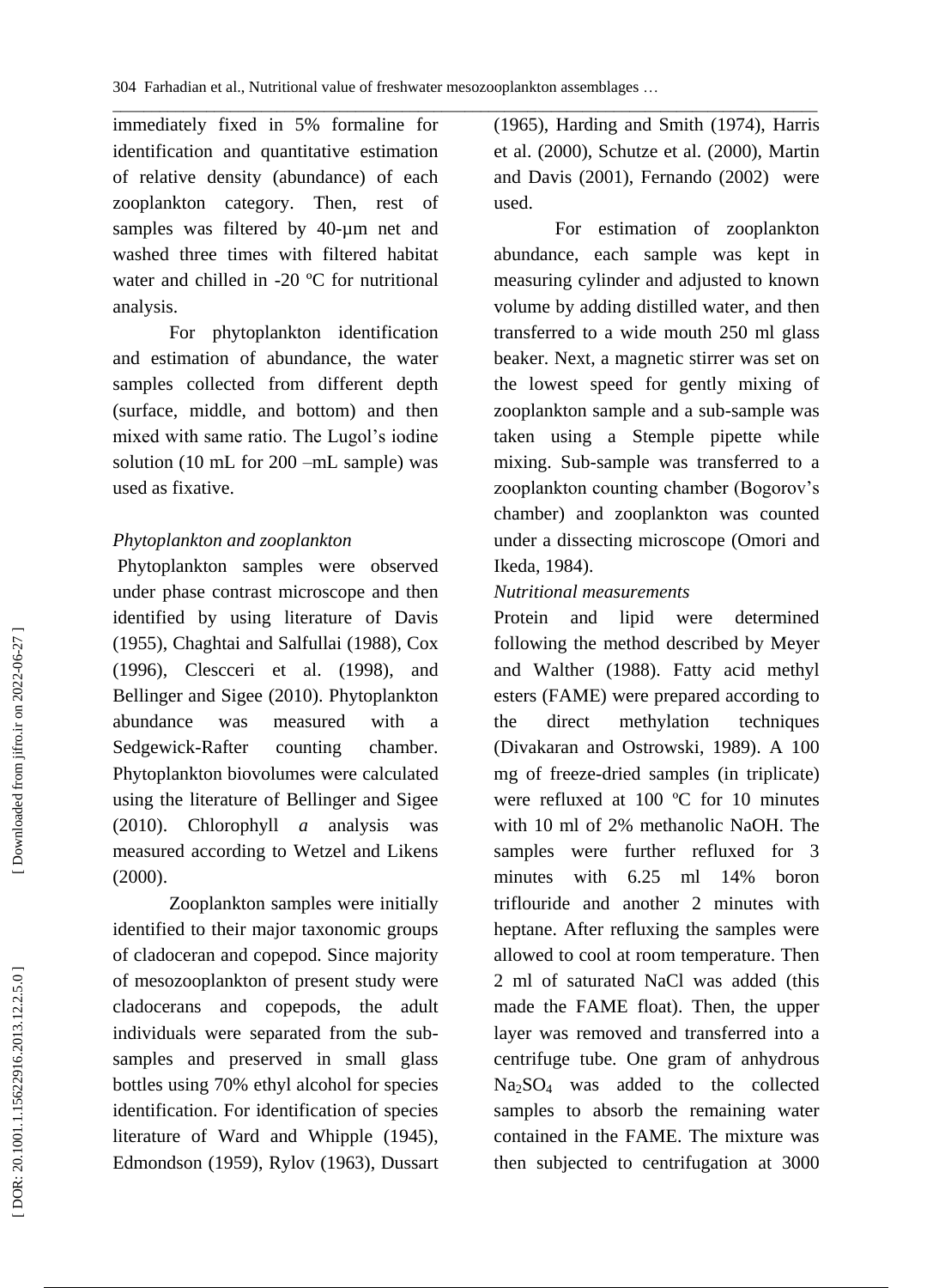\_\_\_\_\_\_\_\_\_\_\_\_\_\_\_\_\_\_\_\_\_\_\_\_\_\_\_\_\_\_\_\_\_\_\_\_\_\_\_\_\_\_\_\_\_\_\_\_\_\_\_\_\_\_\_\_\_\_\_\_\_\_\_\_\_\_\_\_\_\_\_\_\_\_\_ rpm for 5 minutes. The supernatant was collected and stored in small glass tubes with tight cover inside the freezer until further analysis. The FAME of the samples were analyzed with a gas chromatograph (Shimadzu GC -8A) equipped with a FID and Supelco 2330 capillary column. The chromatograph used helium as the carrier gas. The column temperature was programmed from 150ºC to 190ºC at a ramp rate of  $3^{\circ}$ C min<sup>-1</sup>. The injector and detector temperatures were at 250ºC and 280ºC, respectively, while the BPX -70 temperature was maintained at 200ºC. The fatty acids were identified by comparison with retention times of known standards obtained from Sigma Chemicals Company (Ackman and Burgher, 1965). A Chromatopac (Shimadzu C -R3A, Japan) quantified the magnitude of the peaks of each chromatographic reading.

The sample preparation for determination of the amino acid profile consisted of: (1) hydrolysis of sample using 6N HCl and put in oven 110ºC for 24 hour; (2) add internal standard AABA (Alpha Amino Butric Acid) and then filtration; (3) dry sample and standard under vacuum for 30 minutes; (4) add re drying solution (Metanol: Water: Triethylamine; 2:2:1) and then dry under vacuum for 30 minutes; (5) add derivation reagent (metanol: triethylamine: water: phenylisocyanate; 7: 1:1:1) and leave at room temperature for 20 minutes and then vacum for 30 minutes until dry. The quantification of amino acids was done by a reverse phase performance lipid chromatography system (Waters HPLC 501) equipped with a Bio -Rad prepared column (Pico. Tag column, 150 mm x 3.9 mm, USA) with methanol: tetrahyrosuran: 50 mM sodium acetate and 50 mM dibasic sodium phosphate pH= 6.8, and 65 % methanol as solvents. Amino acids were identified from retention time indices obtained by using Sigma amino acid standard. Amino acids results were expressed as weight percentage of total amino acids.

#### *Statistical analysis*

One-way ANOVA was performed to test for significant seasonal differences in FAs and AAs quantities, zooplankton density, and water quality parameters. Data are presented as means ± standard error of means. Differences in means were compared by Duncan's Multiple Range Test (Duncan, 1955). All percentage data were Arcsine -square root transformed and then tested for normal distribution and homogeneity of variance before performing ANOVA (Zar , 1984) . All statistical analysis was carried out using Statistical Package for Social Science (SPSS 2002, version11.5).

#### **Results**

#### *Water quality*

Water quality parameters in the Hanna Dam Lake obtained in this study presented in Table 1. The water depth averages varied from 18.0 to 22. 4 m at sampling site, with the deepest at winter due to the high rainfall and high surface water inflow from surrounding area. The Secchi depth averages varied from 1.40 to 1.75 m and in autumn light penetration was higher compared to other seasons which may be supported better ecological/biological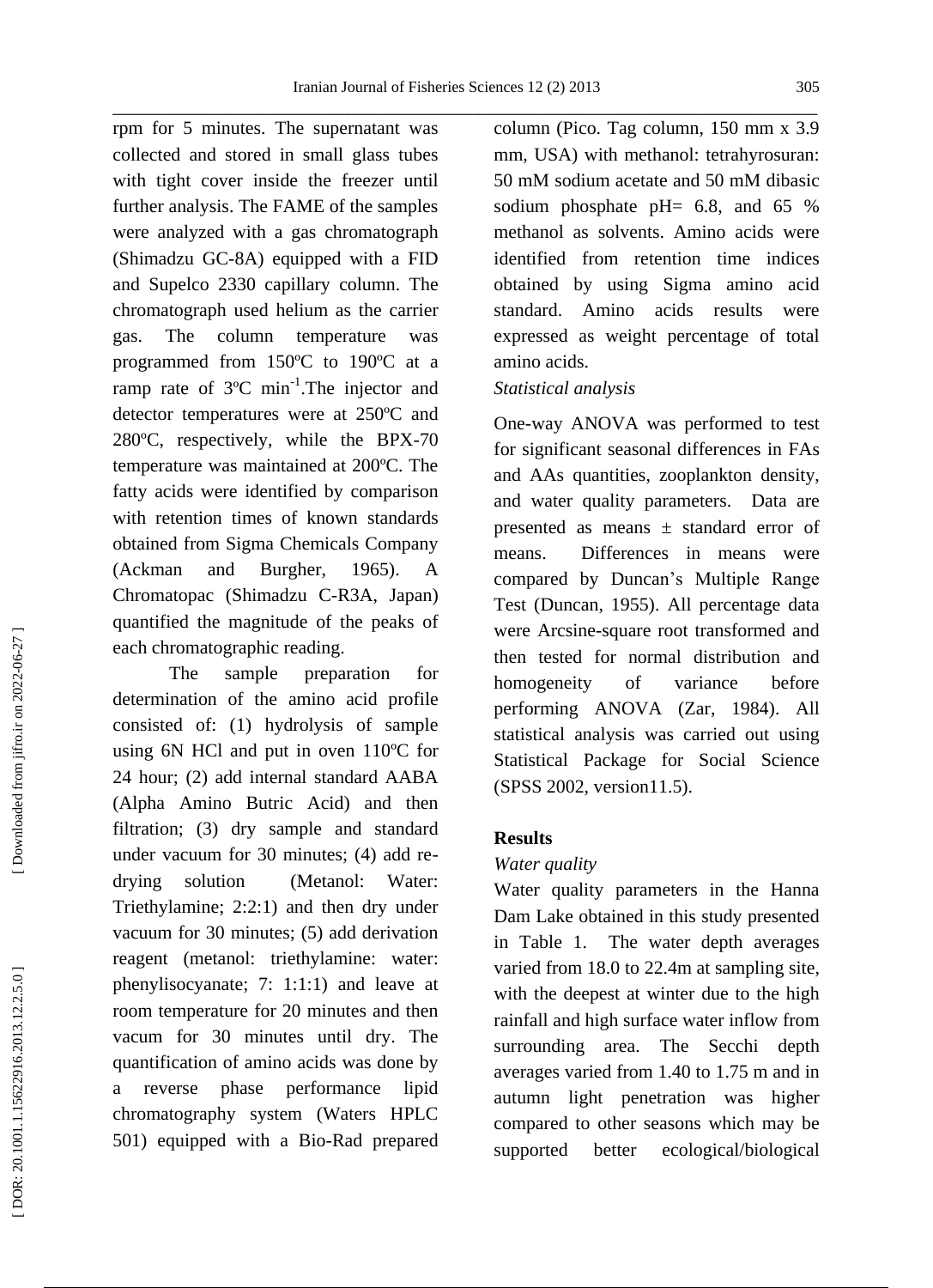\_\_\_\_\_\_\_\_\_\_\_\_\_\_\_\_\_\_\_\_\_\_\_\_\_\_\_\_\_\_\_\_\_\_\_\_\_\_\_\_\_\_\_\_\_\_\_\_\_\_\_\_\_\_\_\_\_\_\_\_\_\_\_\_\_\_\_\_\_\_\_\_\_\_\_\_\_\_\_\_\_\_\_\_\_\_\_\_\_\_ conditions for mesozooplankon in deeper layers. The mean water temperatures ranged 14.4 -15.4, 19.9 -21.3, 10.9 -12.1, and 5.1 -5.7 º C in spring, summer, autumn and winter, respectively. The mean water dissolved oxygen (DO) and pH ranged 7.3 - 9.8 mg/L and 8.0 -8.3, respectively. The nutrient concentration s were high in the lake. Concentrations of phosphorous ranged  $0.03-1.20$  mg  $PO<sub>4</sub>/1$ , and highest

concentration of  $NO<sub>3</sub>-N$  was recorded 13.0 mg/ l in winter. The ammonium -nitrogen concentrations varied from 0.45 to 1.62 mg/l with highest level in winter. The total dissolved solids (TDS) averages varied from 126.2 to 301.1 mg/l with the highest average at winter and spring due to the effects of high soil erosion loading from surrounding agricultural area.

**Table 1: Water quality parameters during different seasons in Hanna Dam Lake, Isfahan, Iran. Shown are the mean based on 3 replicates.**

|                         |       | Spring            | Summer | Autumn | Winter            |
|-------------------------|-------|-------------------|--------|--------|-------------------|
| Depth (m)               |       | $\overline{21.9}$ | 22.0   | 18.0   | 22.4              |
| Secchi depth (m)        |       | 1.60              | 1.70   | 1.75   | 1.40              |
| Air temp. (°C)          |       | 18.80             | 25.20  | 15.91  | 11.97             |
|                         | Sur.  | 15.40             | 21.27  | 12.09  | $\overline{5.73}$ |
| Water temp. (°C)        | Mid.  | 14.60             | 20.73  | 11.0   | 5.10              |
|                         | Bott. | 14.40             | 19.94  | 10.92  | 5.20              |
| Dissolved oxygen (mg/l) | Sur.  | 7.46              | 7.64   | 8.12   | 9.70              |
|                         | Mid.  | 7.30              | 7.38   | 7.77   | 9.70              |
|                         | Bott. | 7.30              | 7.12   | 7.93   | 9.80              |
| Nitrate (mg/l)          | Sur.  | 1.08              | 1.04   | 1.95   | 8.90              |
|                         | Mid.  | 1.32              | 1.10   | 1.93   | 12.60             |
|                         | Bott. | 1.08              | 1.05   | 1.80   | 13.00             |
| Total phosphate (mg/l)  | Sur.  | 0.051             | 0.97   | 0.67   | 0.031             |
|                         | Mid.  | 0.043             | 1.22   | 0.54   | 0.030             |
|                         | Bott. | 0.063             | 1.15   | 0.67   | 0.030             |
| pH                      | Sur.  | 8.10              | 8.24   | 8.17   | 8.2               |
|                         | Mid.  | 8.10              | 8.28   | 8.13   | 8.2               |
|                         | Bott. | 8.00              | 8.19   | 8.12   | 8.2               |
| Ammonium (mg/l)         | Sur.  | 0.53              | 0.53   | 0.74   | 0.86              |
|                         | Mid.  | 0.67              | 0.45   | 1.62   | 0.87              |
|                         | Bott. | 0.52              | 0.53   | 0.78   | 0.82              |
| $TDS$ (mg/l)            | Sur.  | 283.9             | 129.7  | 148.3  | 299.5             |
|                         | Mid.  | 289.8             | 126.2  | 156.3  | 301.1             |
|                         | Bott. | 284.3             | 128.1  | 147.9  | 297.6             |
| $EC$ ( $\mu$ Scm-1)     | Sur.  | 339.1             | 258.6  | 297.8  | 467.9             |
|                         | Mid.  | 452.9             | 250.2  | 304.7  | 470.3             |
|                         | Bott. | 444.1             | 254.9  | 296.9  | 464.9             |

Surface (Sur.): 0-1 m; Middle (Mid.) = 10 m; Bottom (Bott.) = 1m above bottom sediments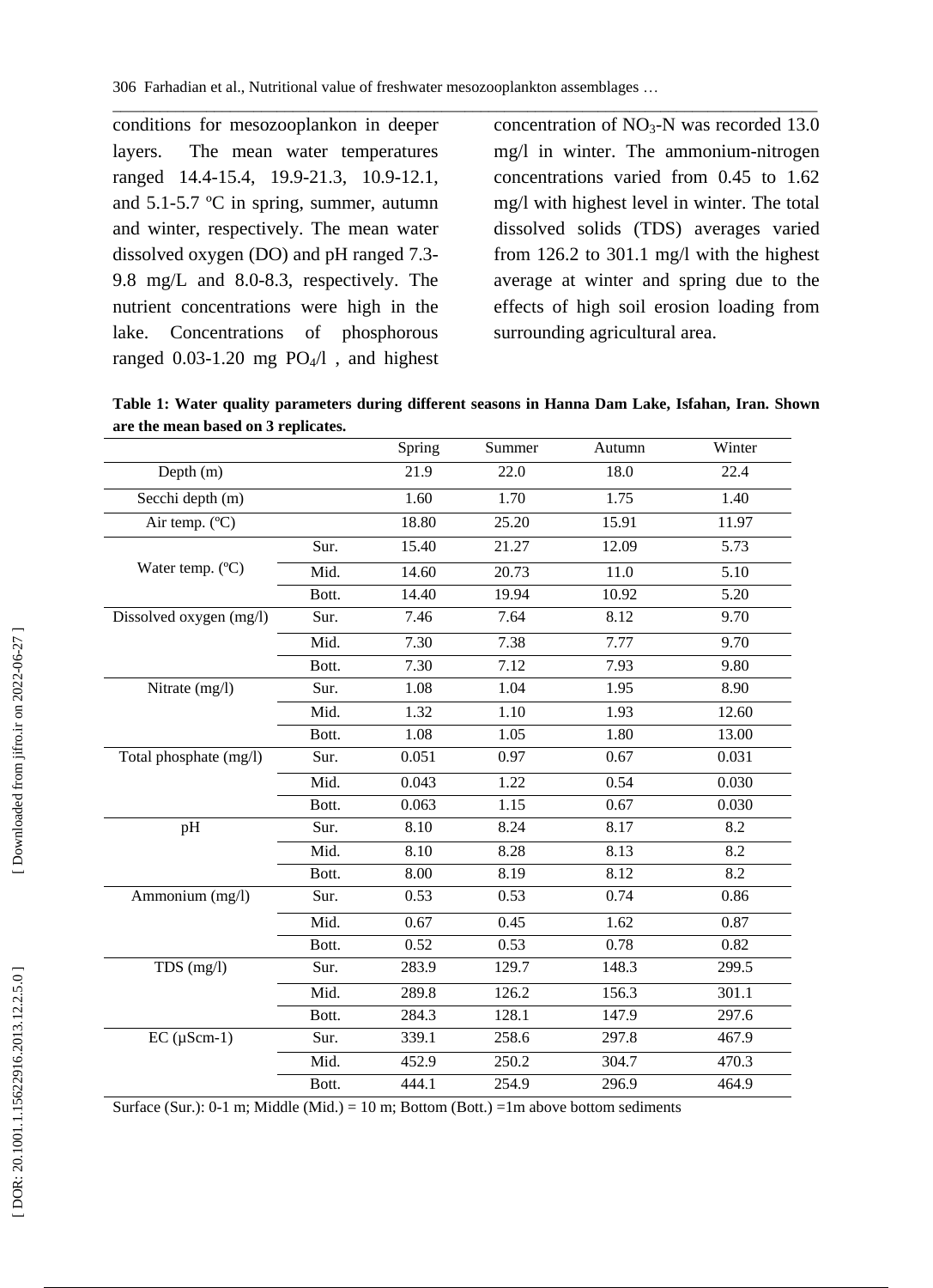The major groups of phytoplankton in this study were Chlorophyceae, Cyanobacteria, Bacillariophyceae, Dinophyceae and Desmidiaceae (Table 2). The dominant genera were *Staurstrum* and *Ceratium* in spring, *Surirella* and *Peridinium* in summer, *Ceratium* and *Staurstrum* in autumn , and *Staurstrum* and *Edorina* in winter. The relative biovolume of the Cyanobacteria was less than 1 % of the total phytoplankton in all seasons while Desmidaceae, except to summer, had highest percentage of biovolume in Hanna Dam Lake . The averages of chlorophyll *a* concentrations ranged from 2.55 to 9.43 mg/m 3 maximum in summer and minimum in winter .

**Table 2: Relative abundance, relative biovolume, dominant genera of each phytoplankton group and chlorophyll**  *a* **during the four seasons in Hanna Dam Lake, Iran**

| Seasons |                          | Chlor.                                                       | Cyan.                                                                  | Bacil.                                                            | Dino.                                                              | Desm.                                                       | Chl. $a$<br>$(mg/m^3)$ |
|---------|--------------------------|--------------------------------------------------------------|------------------------------------------------------------------------|-------------------------------------------------------------------|--------------------------------------------------------------------|-------------------------------------------------------------|------------------------|
|         | Rel. abun%               | 65.73                                                        | 17.21                                                                  | 7.48                                                              | 0.56                                                               | 9.03                                                        |                        |
| Spring  | Rel. biov%               | 9.42                                                         | 0.95                                                                   | 12.74                                                             | 30.03                                                              | 46.86                                                       | 8.25                   |
|         |                          | Gonium<br>$(5.5\%)$                                          | Microcystis<br>$(0.6\%)$<br>Anabaena<br>$(0.3\% )$                     | Surirella<br>$(11.0\%)$<br>Navicula<br>$(1.0\%)$                  | Ceratium<br>$(18.6\%)$<br>Peridinium<br>$(11.4\%)$                 | <b>Staurastrum</b><br>$(42.6\%)$<br>Cosmarium<br>$(4.3\% )$ | $\pm 2.24$             |
|         | Rel. abun%               | 64.29                                                        | 12.70                                                                  | 18.25                                                             | 1.32                                                               | 3.44                                                        |                        |
| Summer  | Rel. biov%<br>Rel. abun% | 4.30<br>Gonium<br>$(2.1\%)$<br>Chlorella<br>$(1\%)$<br>64.54 | 0.61<br>Aphanothece<br>$(0.3\%)$<br>Microcystis<br>$(0.3\%)$<br>9.93   | 55.32<br>Surirella<br>$(55.1\%)$<br>Synedera<br>$(0.1\%)$<br>9.93 | 30.16<br>Peridinium<br>$(30.2\%)$<br>1.18                          | 9.61<br>Staurastrum<br>$(9.6\%)$<br>14.42                   | 9.43<br>±1.42          |
| Autumn  | Rel. biov%<br>Rel. abun% | 17.39<br>Eudorina<br>$(14.3\%)$<br>73.51                     | 0.29<br>Microcystis<br>$(0.2\%)$<br>Aphanothece<br>$(0.02\% )$<br>6.52 | 11.06<br>Surirella<br>$(8.9\%)$<br>Synedera<br>$(1.8\%)$<br>9.99  | 34.23<br>Ceratium<br>$(24.3\%)$<br>Peridinium<br>$(9.9\%)$<br>0.83 | 37.03<br>Staurastrum<br>(37.0%<br>9.15                      | 5.52<br>$\pm 2.33$     |
| Winter  | Rel. biov%               | 29.73<br>Eudorina<br>$(25.4\%)$<br>Gonium<br>$(1.9\%)$       | 0.09<br>Aphanothece<br>$(0.02\% )$<br>Microcystis<br>$(0.02\% )$       | 14.69<br>Surirella<br>$(12.4\%)$<br>Synedera<br>$(1.7\%)$         | 23.80<br>Peridinium<br>$(17.9\%)$<br>Ceratium<br>$(5.8\%)$         | 31.69<br>Staurastrum<br>(27.7%)<br>Cosmarium<br>(4.0 %)     | 2.55<br>±1.50          |

Relative abundance (Rel. abun.), relative biovolume (Rel. biov), Chlorophyta (Chlor.), Cyanophycea (Cyan.), Bacillariophycea (Bacil.), Dinophycea (Dino.), Desmidacea (Desm.), Chlorophyll *a* (Chl. *a)*

Table 3 shows abundance and density of dominant species of mesozooplankton in Hanna Dam Lake during the study period. The total density of cladocerans was the

highest in spring (47.6 2 ind./L) including four species of *Daphnia longispina*, *D. dubia*, *D. pulex* and *Moina macrocopa*. *D. longispina* were common species in lake.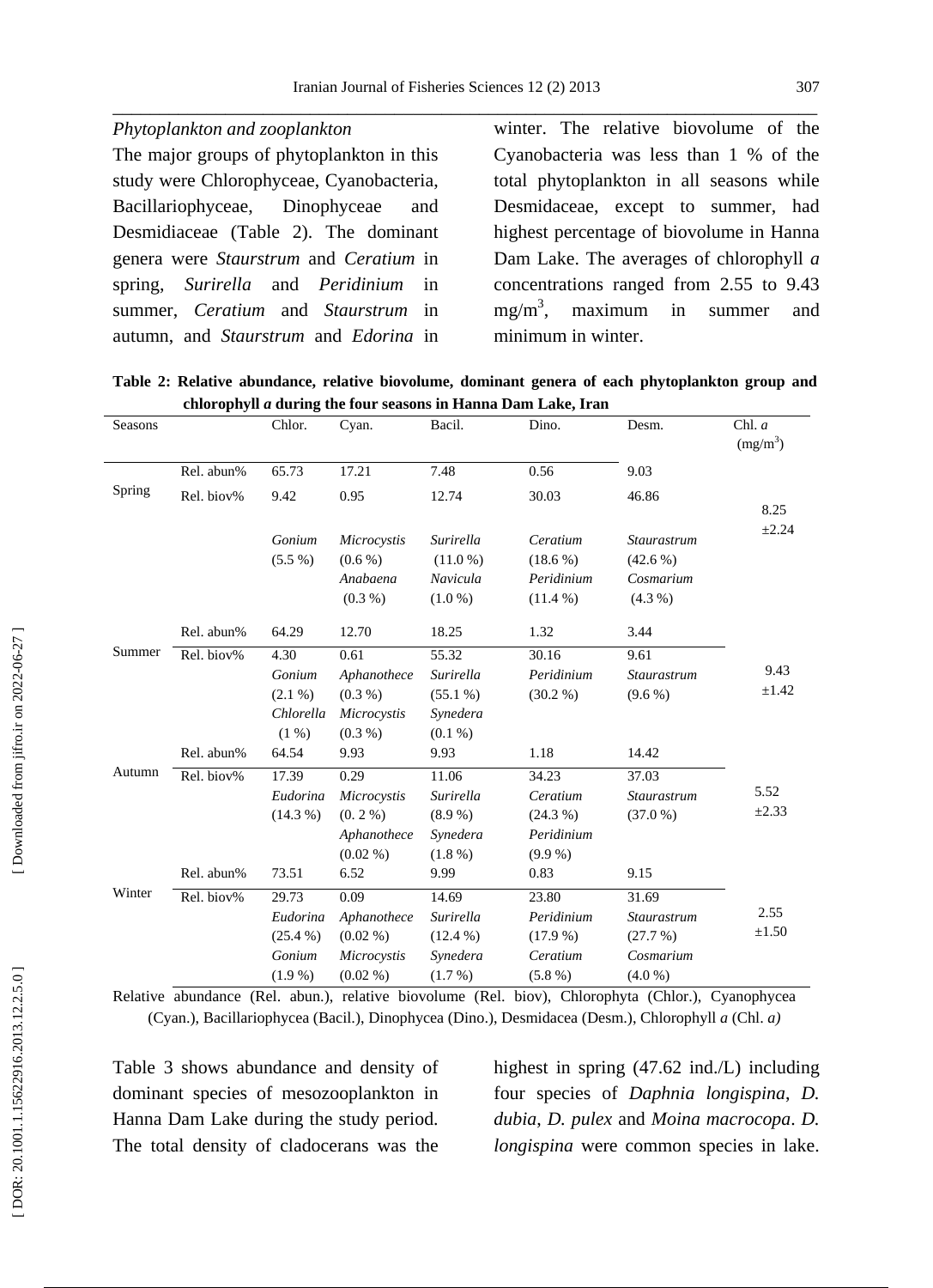*Bosmina* sp. observed only in autumn may be due to short life cycle and higher consumption by fish larvae co mpared to small size cladoceran such as *Ceriodaphnia* and *Moina*.

 The abundance of cladoceran s and copepods in mixed zooplankton population

were different (Table 3). The maximum abundance of cladocerans was observed in spring (74.37% in population) while the abundance of copepods were the highest in summer (72.52 % in population) and autumn (72.77% in population).

| Table 3: Zooplankton species, their seasonal abundance, and density in Hanna Dam Lake, Iran, Shown |  |  |  |
|----------------------------------------------------------------------------------------------------|--|--|--|
| are the mean $\pm$ standard error based on 9 replicates                                            |  |  |  |

\_\_\_\_\_\_\_\_\_\_\_\_\_\_\_\_\_\_\_\_\_\_\_\_\_\_\_\_\_\_\_\_\_\_\_\_\_\_\_\_\_\_\_\_\_\_\_\_\_\_\_\_\_\_\_\_\_\_\_\_\_\_\_\_\_\_\_\_\_\_\_\_\_\_\_\_\_\_\_\_\_\_\_\_\_\_\_\_\_\_

|                                    | Zooplankton species | Spring                   | Summer                   | Autumn                  | Winter             |
|------------------------------------|---------------------|--------------------------|--------------------------|-------------------------|--------------------|
| Cladocera                          | Daphnia longispina  | 61.57                    | 6.92                     | 4.52                    | 0.54               |
|                                    | Daphnia dubia       | 0.45                     | 0.82                     | 1.57                    | -                  |
|                                    | Daphnia pulex       | 7.73                     |                          |                         | 44.79              |
|                                    | Ceriodaphnia sp.    |                          | 6.92                     | 9.38                    |                    |
|                                    | Moina macrocopa     | 4.61                     | 12.59                    | 7.09                    | 0.47               |
|                                    | Bosmina sp.         |                          | 0.24                     | 4.67                    | 0.34               |
| Cladocerans (% in population)      |                     | $74.37^{a}$              | $27.84$ $\degree$        | $27.23$ $\degree$       | $46.13^{b}$        |
| Copepoda                           | Metanauplii         | $\overline{\phantom{a}}$ | $\overline{\phantom{a}}$ | 2.07                    | 46.61              |
|                                    | Copepodids          | 21.45                    | 36.91                    | 37.53                   | 5.99               |
|                                    | Copepod (adults)    | 4.18                     | 35.61                    | 33.17                   | 1.28               |
| Copepoda (% in population)         |                     | $25.63$ $\degree$        | 72.52 <sup>a</sup>       | $72.77$ <sup>a</sup>    | 53.87 $^{\rm b}$   |
| Total zooplankton density (ind./L) |                     | 64.02 <sup>b</sup>       | 47.68 $\degree$          | $110.45^{\circ}$<br>$+$ | 18.78 <sup>d</sup> |
|                                    |                     | ± 14.50                  | ± 1.79                   | 29.03                   | ± 4.29             |
| Cladoceran density (ind./L)        |                     | 47.62 $a$                | $13.10^{\circ}$          | $30.70^{b}$             | $8.66 \text{ d}$   |
|                                    |                     | ± 9.74                   | $\pm 0.48$               | ± 11.25                 | ± 2.10             |
| Copepods density (ind./L)          |                     | $16.41^{\circ}$          | $34.58^{b}$              | 80.38 <sup>a</sup>      | 10.12 <sup>d</sup> |
|                                    |                     | ± 4.79                   | ± 1.32                   | ± 17.79                 | ± 2.20             |

Identified species of copepods including: *Metacyclops* sp.*, Acanthocyclops* sp., *Microcyclops varicans, Allocyclops* spp.*, Diacyclops bicuspidatus, Macrocyclops albidus.* Means in the same row sharing a common superscript are not significantly different ( *P*>0.05).

#### *Nutritional values of mesozooplankton*

The lipid and protein of mesozoplankton were 12.2 and 47.3 %; 13.4 and 54.3 %; 16.4 and 48.9 %; 15.6 and 42.1 % dry weight (DW) in spring, summer, autumn, and winter, respectively (Tables 4, 5). Seasonal FA composition of mixed zooplankton was tabulated in Table 4. The fatty acids of mixed zooplankton showed seasonal variation. The content of saturated fatty acids (SAFA), mono unsaturated fatty acids (MUFA) and polyunsaturated fatty acids (PUFA) ranged from 22.4-29.0%, 30.9-40.4%, 11.8-20.9 % of dry weight (DW), in spring, summer, autumn and winter respectively. The major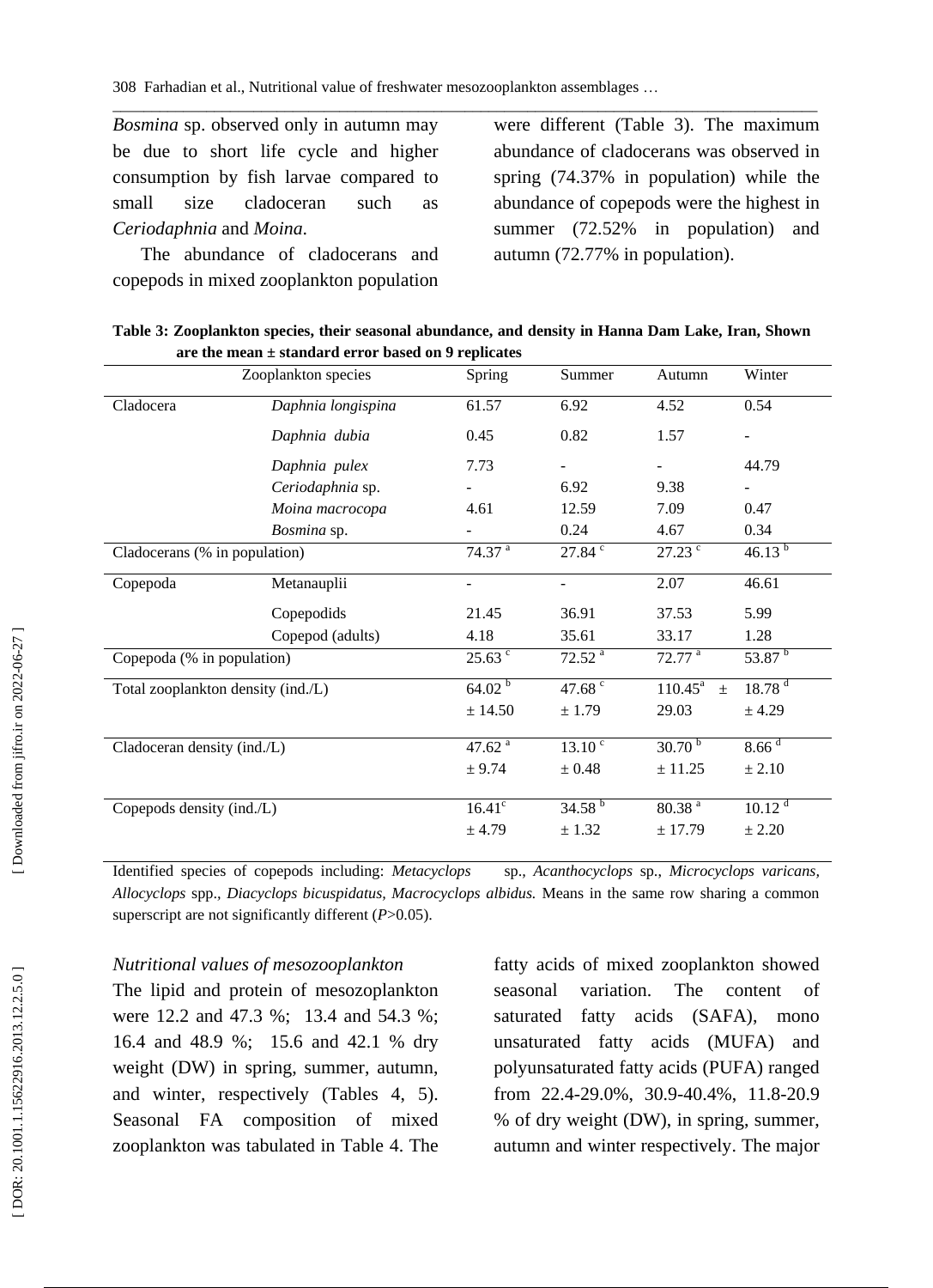\_\_\_\_\_\_\_\_\_\_\_\_\_\_\_\_\_\_\_\_\_\_\_\_\_\_\_\_\_\_\_\_\_\_\_\_\_\_\_\_\_\_\_\_\_\_\_\_\_\_\_\_\_\_\_\_\_\_\_\_\_\_\_\_\_\_\_\_\_\_\_\_\_\_\_ SAFA were 16:0 (13.7 -17.0 % DW) and 18:0 (4.9 -7.0 % DW), whereas contents of MUFA were mainly 18:1n -9 (13.8 -16.2 % DW), 16: 1n -7 (6.9 -13.6% DW), and 18:1n -7 (5.7 -10.6% DW). The major PUFA were 18: 2n-6 (2.6-11.7 % DW), 18: 3n-3 (2.4-3.1% DW), 20: 5n-3 (3.9-4.8% DW), 22: 6n -3 (0.73 -0.99% DW), and 20: 4n -6 (0.56 -0.73% DW). As for the ratios of n -3:n -6, the values were 0.70:1, 2.54:1, 2.10:1, and 1.73:1 in spring, summer, autumn and winter respectively. The ratios of docosahexenoic acid (DHA, 22:6n -3) to eicosapentaenoic acid (EPA, 20:5n -3) of Hanna zooplankton ranged 0.18:1 to 0.23:1 in different seasons.

In this research , 11 essential amino acid (EAA) and 6 non -essential amino acid (NEAA) were determined in crustacean mesozooplankton assemblages of Hanna Dam Lake (Table 5). The mean EAA and

NEAA were 28.7 and 71.3 %; 31.0 and 69.0 %; 31.63 and 68.4 %; 34.5 and 67.0 % of total amino acid in spring, summer, autumn and winter, respectively. Correspondingly, the mean EAA and NEAA were 94.8 and 235.7; 100.2 and 223.3; 115.2 and 248.9; 74.1 and 144.1 nmol/mg DW in spring, summer, autumn and winter, respectively.

 During the entire year, glutamic acid  $(18.3 - 21.4\%)$ represented the most abundant amino acid. The amount of tyrosin, isolucine, lucine, arginine, cysteine, aspartic acid, glycine and proline were higher in mesozooplankton population at summer and autumn compared to winter and spring (Table 5).

**Table 4: Total lipid (% dry weight) and fatty acid composition (% dry weight) of mixed zooplankton collected from Hanna Dam Lake during study period Shown are the mean ± standard error based on 3 replicates.**

|               | Spring                        | Summer                        | Autumn                        | Winter                        |
|---------------|-------------------------------|-------------------------------|-------------------------------|-------------------------------|
| Total lipid   | $12.25 \pm 2.24$ <sup>b</sup> | $13.42 \pm 0.95$ <sup>b</sup> | $16.41 \pm 1.50$ <sup>a</sup> | $15.61 \pm 3.20$ <sup>a</sup> |
| 14:0          | $2.42 \pm 0.15^{b}$           | $1.39 \pm 0.10$ <sup>d</sup>  | $2.04 \pm 0.04$ <sup>c</sup>  | $3.50 \pm 0.10$ <sup>a</sup>  |
| $14:1n-5$     | $0.68 \pm 0.16^{b}$           | $0.96 \pm 0.06$ <sup>c</sup>  | $0.96 \pm 0.02$ <sup>c</sup>  | $1.97\pm0.08$ $^{\rm a}$      |
| 16:0          | $13.28 \pm 0.02^c$            | $13.72 \pm 0.63$ °            | $15.40 \pm 0.31^b$            | $17.02 \pm 0.20^a$            |
| $16:1n-7$     | $8.30 \pm 0.24$ <sup>c</sup>  | $6.85 \pm 0.43$ <sup>d</sup>  | $10.54 \pm 0.16^{b}$          | $13.64 \pm 0.34$ <sup>a</sup> |
| 17:0          | $0.90\pm0.04$ $^{\circ}$      | $1.23 \pm 0.07$ <sup>b</sup>  | $1.39 \pm 0.05$ <sup>a</sup>  | $1.41 \pm 0.19$ <sup>a</sup>  |
| $17:1n-7$     | $1.23 \pm 0.04^{\text{b}}$    | $1.25 \pm 0.16^{\text{b}}$    | $2.21 \pm 0.16^{b}$           | $2.79\pm1.38$ $^{\rm a}$      |
| 18:0          | $6.02 \pm 0.44$ <sup>b</sup>  | $5.92 \pm 0.58$ <sup>b</sup>  | $6.99\pm0.09$ a               | $4.94 \pm 0.30$ <sup>c</sup>  |
| $18:1n-9$     | $16.20 \pm 0.41$ <sup>a</sup> | $14.56 \pm 0.72$ <sup>b</sup> | $14.25 \pm 0.09$ <sup>b</sup> | $13.75 \pm 0.58$ <sup>c</sup> |
| $18:1n-7$     | $5.73 \pm 0.08$ <sup>c</sup>  | $6.87 \pm 0.35$ <sup>b</sup>  | $10.60 \pm 0.21$ <sup>a</sup> | $7.84 \pm 0.29$ <sup>b</sup>  |
| $18:2n-6$     | $11.65 \pm 0.11$ <sup>a</sup> | $2.63 \pm 0.38$ <sup>d</sup>  | $3.70 \pm 0.17$ °             | $4.59\pm0.42$ $^{\rm b}$      |
| $18:3n-3$     | $2.71 \pm 0.05$ <sup>b</sup>  | $3.11\pm0.28$ $^{\rm a}$      | $2.36 \pm 0.03$ c             | $2.79 \pm 0.05^{b}$           |
| 20:0          | $0.24 \pm 0.01^a$             | $0.14 \pm 0.07$ <sup>b</sup>  | $0.25\pm0.01$ $^{\rm a}$      |                               |
| $20:1n-9$     | $0.12 \pm 0.06$ <sup>c</sup>  | $0.43 \pm 0.02$ <sup>a</sup>  | $0.33 \pm 0.02^{\text{ b}}$   | $0.43 \pm 0.01^a$             |
| 20:4n-6 (ARA) | $0.62 \pm 0.02$ <sup>b</sup>  | $0.71 \pm 0.13$ <sup>a</sup>  | $0.56 \pm 0.05$ <sup>c</sup>  | $0.73\pm0.02$ $^{\rm a}$      |
| $20:3n-3$     | $0.26 \pm 0.01^b$             | $0.22 \pm 0.11$ <sup>c</sup>  | $0.18 \pm 0.09$ <sup>d</sup>  | $0.30 \pm 0.15$ <sup>a</sup>  |
| $20:4n-3$     | $0.44 \pm 0.03$ <sup>b</sup>  | $0.52 \pm 0.05$ <sup>a</sup>  | $0.29 \pm 0.17$ <sup>c</sup>  | $0.52\pm0.05$ a               |
| 22:0          |                               |                               | $2.04 \pm 0.52$               |                               |
| 20:5n-3 (EPA) | $4.41 \pm 0.17$ <sup>b</sup>  | $3.90 \pm 0.28$ c             | $4.31 \pm 0.44^{\text{b}}$    | $4.75 \pm 0.23$ <sup>a</sup>  |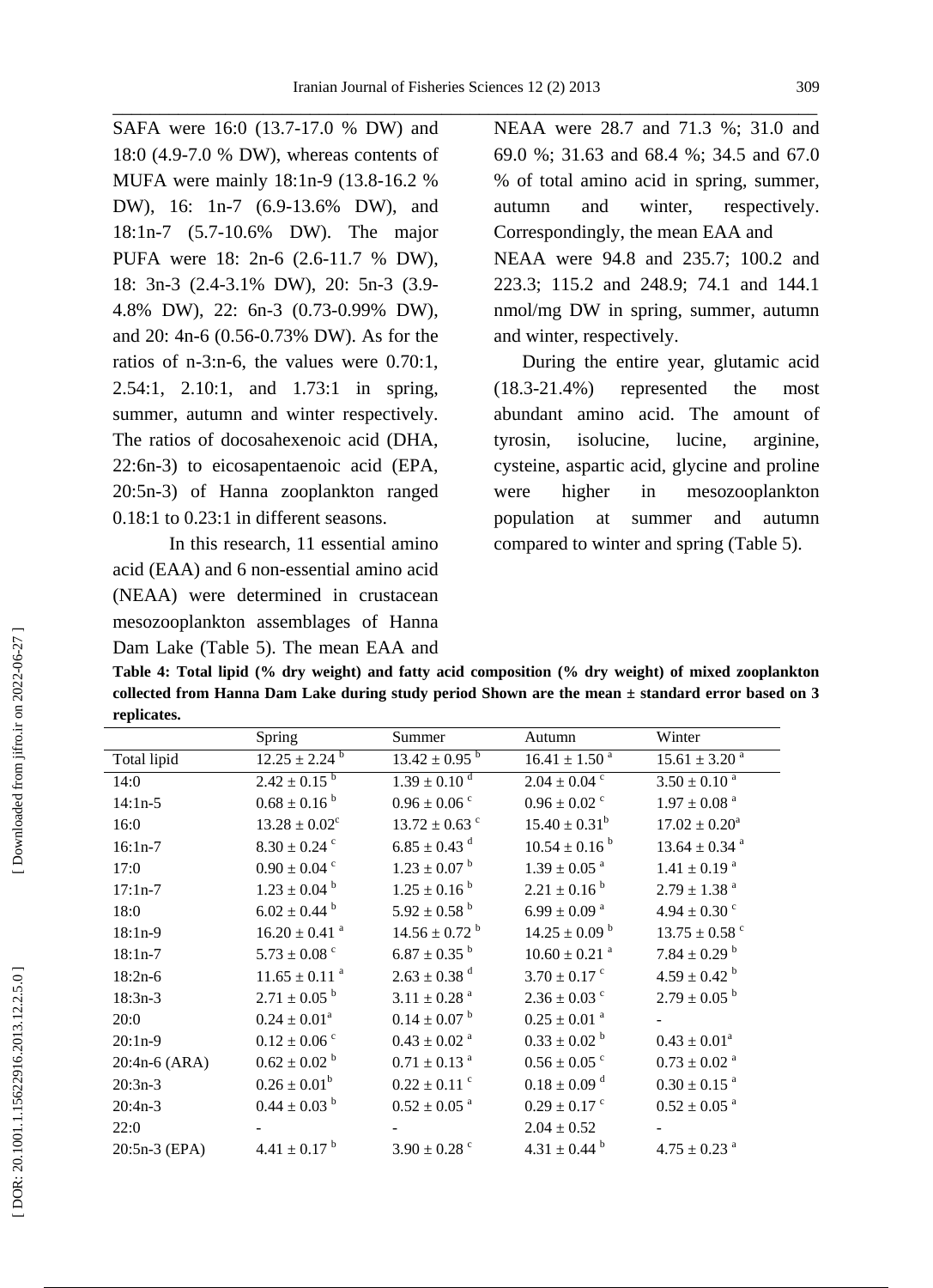| 24:0            |                               |                              | $0.89 \pm 0.24$ <sup>a</sup>  | $0.25 \pm 0.24$ <sup>b</sup>  |
|-----------------|-------------------------------|------------------------------|-------------------------------|-------------------------------|
| $22:6n-3$ (DHA) | $0.79 \pm 0.03$ c             | $0.73 \pm 0.04$ <sup>d</sup> | $0.99 \pm 0.12$ <sup>a</sup>  | $0.85 \pm 0.18^{b}$           |
| <b>SAFA</b>     | $22.87 \pm 0.53^{\mathrm{b}}$ | $22.39 \pm 1.44^{\text{ b}}$ | $29.01 \pm 0.59$ <sup>a</sup> | $27.13 \pm 0.54$ <sup>a</sup> |
| <b>MUFA</b>     | $32.25 \pm 0.52^{\circ}$      | $30.92 \pm 1.46^{\text{ b}}$ | $38.90 \pm 0.36$ <sup>a</sup> | $40.42 \pm 0.44$ <sup>a</sup> |
| <b>PUFA</b>     | $20.87 \pm 0.34$ <sup>a</sup> | $11.81 \pm 0.77$ °           | $13.19 \pm 0.78$ <sup>b</sup> | $14.53 \pm 0.41$ <sup>b</sup> |
| $n-3$           | $8.61 \pm 0.25$ <sup>b</sup>  | $8.47 \pm 0.27$ <sup>b</sup> | $8.94 \pm 0.60$ <sup>a</sup>  | $9.22 \pm 0.10^{\text{ a}}$   |
| $n-6$           | $12.27 \pm 0.12$ <sup>a</sup> | $3.34 \pm 0.49$ <sup>d</sup> | $4.25 \pm 0.18$ °             | $5.32 \pm 0.43$ <sup>b</sup>  |
| $n-3:n-6$       | 0.70:1                        | 2.54:1                       | 2.10:1                        | 1.73:1                        |
| DHA:EPA         | 0.18:1                        | 0.19:1                       | 0.23:1                        | 0.18:1                        |
| DHA:EPA:ARA     | 1.27:7.11:1                   | 1.03:5.49:1                  | 1.77:7.70:1                   | 1.16:6.51:1                   |

Means in the same row sharing a common superscript are not significantly different  $(P>0.05)$ . - = not detectable. SAFA = saturated fatty acids; MUFA= monounsaturated fatty acids; PUFA = polyunsaturated fatty acids; DHA = docoshexaenoic acids; EPA = eicosapentaenoic acid; ARA = arachidonic acid.

**Table 5: Total protein (% dry weight or DW) and amino acid (AA) composition (% of total amino acids) of mixed zooplankton collected from Hanna Dam Lake during study period. Shown are the mean ± SE based on 3 replicates.**

|                     | Spring                        | Summer                        | Autumn                         | Winter                        |
|---------------------|-------------------------------|-------------------------------|--------------------------------|-------------------------------|
| Total protein       | $47.30 \pm 3.55^{\mathrm{b}}$ | $54.32 \pm 1.65$ <sup>a</sup> | $48.93 \pm 1.88$ <sup>b</sup>  | $42.12 \pm 3.41$ <sup>c</sup> |
| <b>Essential AA</b> |                               |                               |                                |                               |
| Arginine            | $8.93 \pm 0.28$ <sup>a</sup>  | $10.65 \pm 0.34$ <sup>b</sup> | $4.09 \pm 0.17$ <sup>d</sup>   | $5.54\pm0.23$ $^{\circ}$      |
| Cysteine            |                               | $0.25 \pm 0.05$ <sup>b</sup>  | $1.44 \pm 0.11$ <sup>a</sup>   | $1.46 \pm 0.17$ <sup>a</sup>  |
| Histidine           | $1.95 \pm 0.17$ <sup>a</sup>  | $1.40 \pm 0.05$ <sup>b</sup>  | $1.82 \pm 0.17$ <sup>ab</sup>  | $1.77 \pm 0.11$ <sup>ab</sup> |
| Isoleucine          | $0.99 \pm 0.23^b$             | $2.69\pm0.28$ $^{\rm a}$      | $1.26 \pm 0.23^b$              | $2.72 \pm 0.34^{\text{a}}$    |
| Leucine             | $0.91 \pm 0.23$ <sup>b</sup>  | $2.20\pm0.28$ $^{\rm a}$      | $1.10 \pm 0.23$ <sup>b</sup>   | $2.68\pm0.34$ $^{\rm a}$      |
| Lysine              | $0.90 \pm 0.04$ <sup>c</sup>  | $1.23\pm0.07$ $^{\rm b}$      | $1.39\pm0.05$ $^{\rm a}$       | $1.41\pm0.19$ $^{\rm a}$      |
| Methionine          | $2.35 \pm 0.23$ <sup>a</sup>  | $2.15 \pm 0.23$ <sup>b</sup>  | $1.56 \pm 0.17$ <sup>b</sup>   | $4.08 \pm 0.28$ <sup>b</sup>  |
| Phenylalanine       |                               |                               | $2.35\pm0.11$ $^{\rm a}$       |                               |
| Valine              | $2.58 \pm 0.23$ <sup>b</sup>  | $2.03 \pm 0.17$ bc            | $1.75 \pm 0.17$ c              | $5.34\pm0.28$ a               |
| Threonine           | $6.35\pm0.28$ $^{\rm a}$      | $4.85 \pm 0.23$ <sup>b</sup>  | $6.22 \pm 0.28$ <sup>a</sup>   | $7.03\pm0.34$ a               |
| Tyrosine            | $4.57\pm0.28$ $^{\rm a}$      | $4.71 \pm 0.34$ <sup>a</sup>  | $4.07 \pm 0.28$ <sup>ab</sup>  | $3.30 \pm 0.23$ <sup>b</sup>  |
| Total $(\% )$       | $28.67 \pm 0.63$ °            | $30.97 \pm 0.63$ <sup>b</sup> | $31.63 \pm 0.63$ <sup>b</sup>  | $34.45 \pm 0.63$ <sup>a</sup> |
| Total (nmol/mgDW)   | 94.76 $\degree$               | 100.20 <sup>b</sup>           | 115.21 <sup>a</sup>            | 74.08 <sup>d</sup>            |
| Non-essential AA    |                               |                               |                                |                               |
| Aspartic acid       | $12.3 \pm 0.34$ <sup>ab</sup> | $13.01 \pm 0.40$ <sup>a</sup> | $12.14 \pm 0.34$ <sup>ab</sup> | $11.25 \pm 0.28$ <sup>b</sup> |
| Glutamic acid       | $21.36\pm0.46$ $^{\rm a}$     | $18.88 \pm 0.34$ <sup>b</sup> | $18.27 \pm 0.28$ <sup>b</sup>  | $18.67 \pm 0.34^b$            |
| Serine              | $4.88 \pm 0.23$ <sup>a</sup>  | $4.20 \pm 0.17$ bc            | $3.80 \pm 0.11$ c              | $4.58 \pm 0.23$ <sup>ab</sup> |
| Alanine             | $16.90 \pm 0.40$ <sup>a</sup> | $15.60 \pm 0.34$ <sup>b</sup> | $14.83 \pm 0.28$ <sup>b</sup>  | $12.75 \pm 0.23$ °            |
| Proline             | $7.27 \pm 0.23$ <sup>d</sup>  | $8.64 \pm 0.28$ <sup>c</sup>  | $9.61 \pm 0.28$ <sup>b</sup>   | $10.98 \pm 0.34$ <sup>a</sup> |
| Glycine             | $8.59 \pm 0.23$ <sup>b</sup>  | $8.67 \pm 0.28$ <sup>b</sup>  | $9.68 \pm 0.34$ <sup>a</sup>   | $7.77 \pm 0.17^{\text{ b}}$   |
| Total (%)           | $71.32 \pm 1.84$ <sup>a</sup> | $69.02 \pm 1.84$ <sup>a</sup> | $68.36 \pm 1.84$ <sup>a</sup>  | $67.02 \pm 1.84$ <sup>a</sup> |
| Total (nmol/mg DW)  | 235.74 <sup>b</sup>           | $223.27$ $\degree$            | 248.93 <sup>a</sup>            | 144.08 <sup>d</sup>           |

Means in the same row sharing a common superscript are not significantly different  $(P>0.05)$ .  $-$  = not detectable.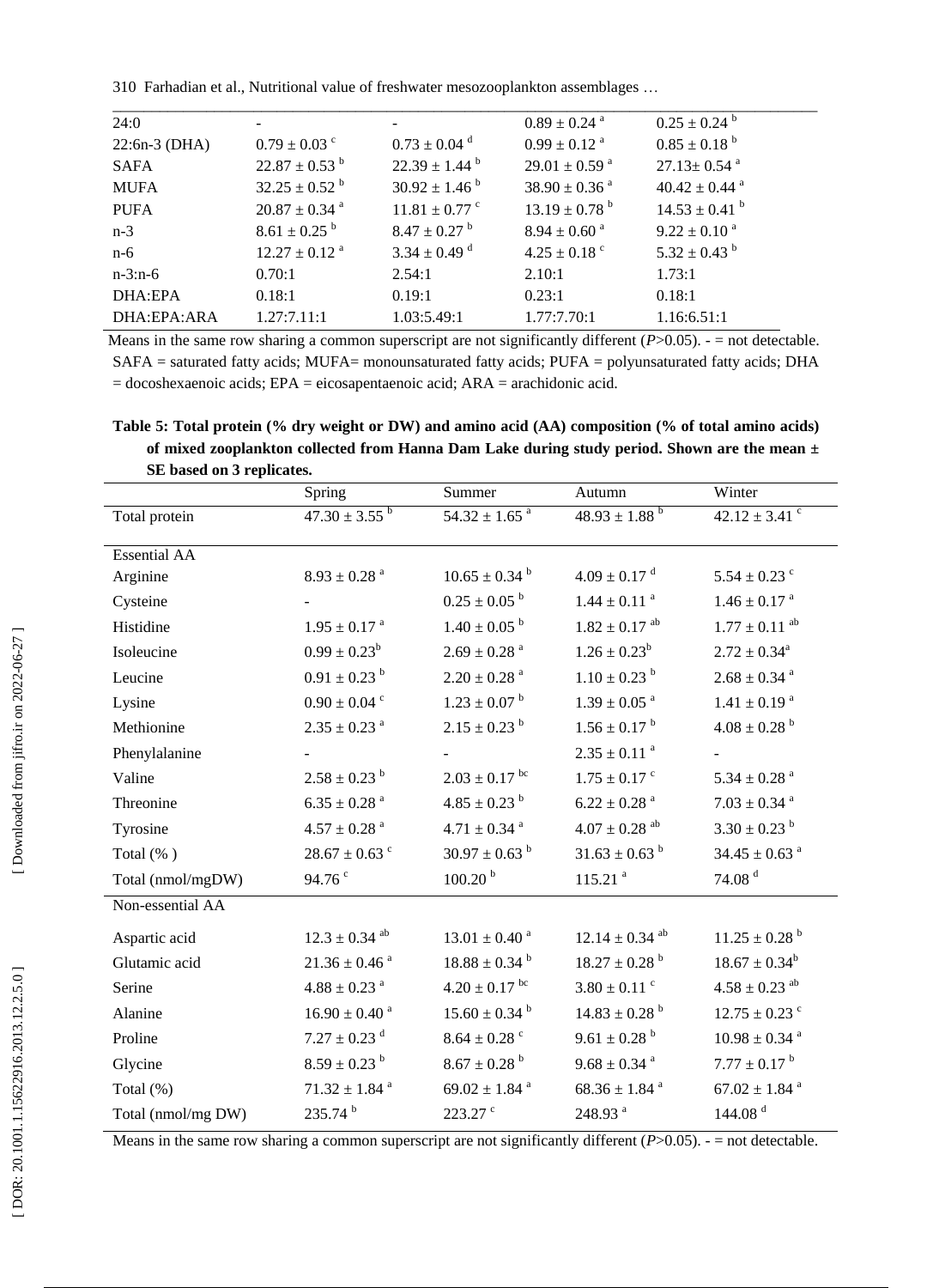#### **Discussion**

#### *Water quality and plankton*

The high surface water inflow increased water turbidity and reduced Secchi depth due to higher siltation in winter and spring. Based on annual average of Secchi depth, this lake classified as eutrophic lake (Sigee, 2004). In all seasons, the water had suitable DO in epi and hypolimnion and differences were mostly due to changes in lake surface, volume, and phytoplankton population and microbial decomposition. According to these nutrient concentrations, this lake is classified as eutrophic lake (Auer et al. , 1986). Overall, according to water quality criteria Hanna Lake considered as eutrophic lake.

Dinophyceae such as *Ceratium* and *Peridium* are usually present in medium nutrient -rich or mesotrophic lakes (Wetzel, 2001). Of Cyanobacteria, *Microcystis* were dominant throughout the year. Although desmids have a tendency to occur mainly in low nutrient waters (oligotrophic lake), the species of *Cosmarium* and *Staurstrum* are dominated in meso and eutrohic lakes (Bellinger and Sigee, 2010). Overall, according to literature of Reynolds (1990) and Sigee (2004) this lake based on plytoplankton succession, algal bioindicators, and chlorophyll *a* concentration could be considered as mesotrophic -eutrophic during different seasons.

In winter, the cladocerans and copepods were in the lowest population density due to unfavorable reproductive conditions. *D. pulex* was dominant in

winter may due better acclimation compared to other cladocerans to extreme fluctuation of water temperatures.

The identified copepod species were all belong to cyclopoids, with highest density observed in autumn (80.38 ind./L) due to its reproduction in wider range of thermal and light conditions (Yusoff et al., 2003) and also lowest NO <sup>3</sup> concentration (Arauzo 2003). Collected copepods were at the different stages of their life, namely; metanauplii, copepodites and adults. The lowest abundance of mesozooplankton in this study was observed in winter may due to highest concentration of NO <sup>3</sup> as reported by Arauzo (2003).

#### *Nutritional values of mesozooplankton*

The higher protein in this study was attributed to species composition of mesozooplankton, especially higher density of cladoceran species (Dabrowski and Rusiecki, 1983). For example, protein content in *Daphnia carinata* and *Moina australiensis* were 54.3 and 64.8 % DW, while in some of free -living copepods was 23.0 % DW (Watanabe et al., 1983; Van der Meeren, 2003).

 FA composition of mixed freshwater zooplankton obtained in this research provides useful information on nutritive value of mixed zooplankton as food sources. Some PUFA are known to be crucial dietary sources for larval fish and formation of membranes during organogenesis of embryo and larvae. In addition, they have a profound effect on growth, reproduction, survival and larval quality in fishes (Watanabe, 1978; Sargent et al., 1995; Sargent et al., 1999a,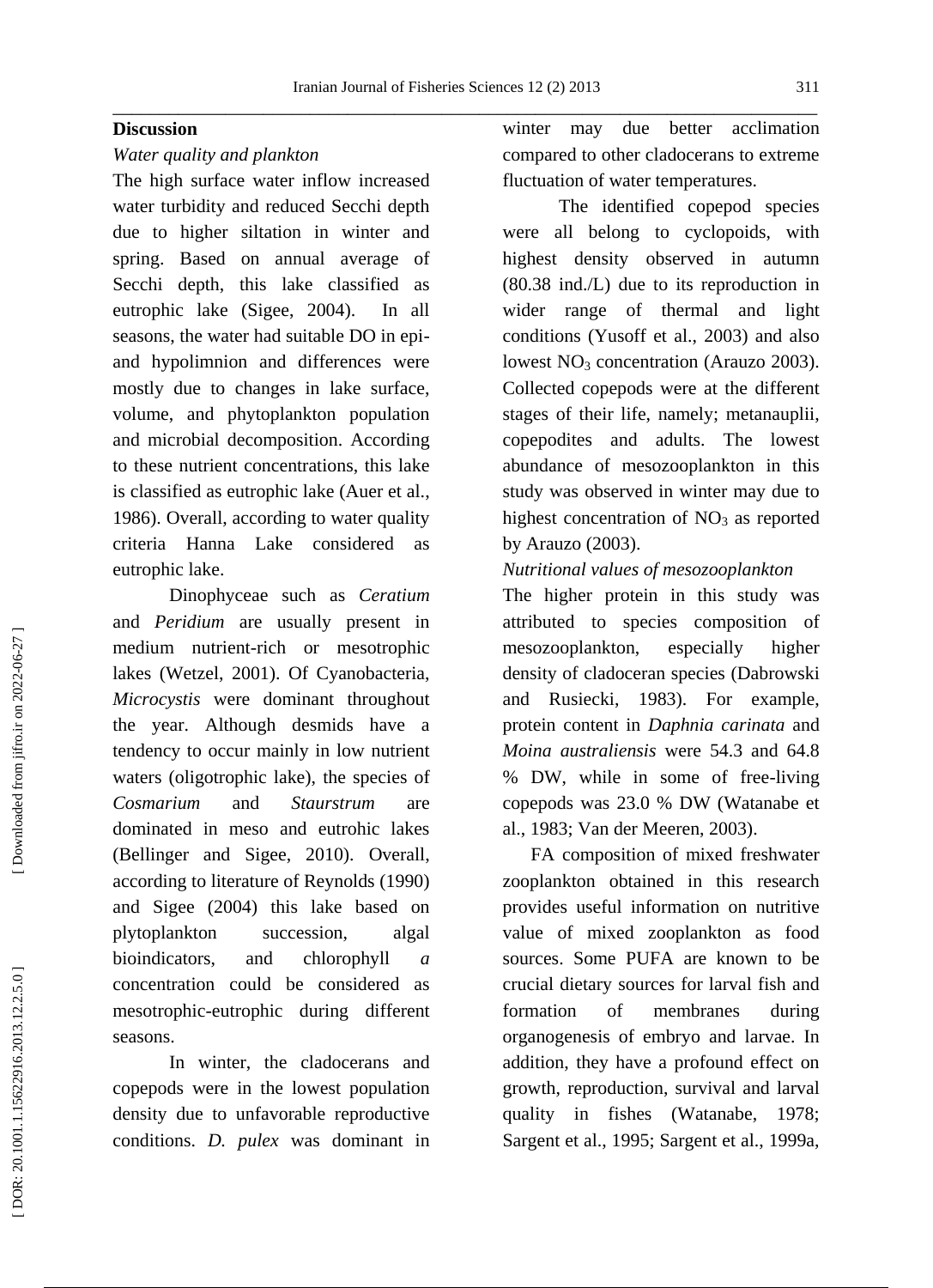\_\_\_\_\_\_\_\_\_\_\_\_\_\_\_\_\_\_\_\_\_\_\_\_\_\_\_\_\_\_\_\_\_\_\_\_\_\_\_\_\_\_\_\_\_\_\_\_\_\_\_\_\_\_\_\_\_\_\_\_\_\_\_\_\_\_\_\_\_\_\_\_\_\_\_\_\_\_\_\_\_\_\_\_\_\_\_\_\_\_ b; Fountoulaki et al., 2003; Guo et al., 2008). Results showed that the FAs content of mixed zooplankton was changed with variations in the species composition in collected sample. The percentage of SAFA (mainly 16:0) was high in all seasons, which might be related to the feeding of zooplankton from green algae (Chlorophyta and Desmidaceae). This is supported by the fact that myristic acid (14:0) and palmitic acid (16:0) are the major fatty acids in green algae used by zooplankton (Kattner and Krause, 1987; Ahlgren et al. 1992; Brett et al., 2006). Generally, 14:0 and 16:0 are known as precursor of 20:1n -6 and 22:1n -6 FAs, however, the two later FAs were not detected in zooplankton samples of Hanna Dam Lake. This might be due to lack of enzymatic system for chain elongation and desaturation of SAFA in these zooplankton samples (Norsker and StØttrup, 1994; Nanton and Castell, 1999). A high content of MUFA such as 16:1n -7 and 18:1n -9 found in mixed zooplankton samples might be resulted by action of delta - 9 -desaturase enzyme on SAFA or low content of SAFA in algae used as food by zooplankton (Brett et al., 2006).

 As for PUFA, the percentage of total PUFA (mainly 18:2n -6) were greater at spring compared to other season s. This could be attributed to the composition of zooplankton structure (mostly cladocerans, *Daphnia* spp.) or to the composition of the diet that they feed on. This finding is consistent with the results of Brett et al. (2006) that showed *Daphnia* fed on green algae showed higher amount of 18:2n -6 PUFA. Our results showed that when the higher percentage of zooplankton population was copepod, the higher content of 22:6n - 3 (DHA) was present. Contrarily, cladocerans produced lower DHA and EPA content compared to copepods (De Lang and Art, 1999). However, despite the differences among DHA values obtained for different seasons, statistical comparison showed no significant differences. Low contents of n -3 fatty acids, particularly of 18:3n -3 and 20:5n -3 observed in autumn and winter, may be related to feeding mode of these zooplankton s (Claus et al., 1979) as their algal food may differ in fatty acid composition, some having 18:2n -6 and 18:3n -3 and others being rich in EPA and DHA (Bell et al., 1994). In general, DHA level in our zooplankton sample was low (0.73 -0.99 %) due to the low ability for elongation and desaturation of short chain n-3 PUFA to long chain n-3 PUFA, diet consumed (Brett et al., 2006), and variation of Hanna zooplankton due to taxonomy and trophic position (Ballantyne et al., 2003; Persson and Vrede, 2006). The n -3 to n -6 ratio in this study ranged 0.70 -2.54 in different seasons. This ratio was higher in summer and autumn as mixed zooplankton consisted mainly of copepods (approximately 73 %) with dominant species namely *Metacyclops* sp.*, Acanthocyclops* sp., *Microcyclops varicans, Allocyclops* spp.*, Diacyclops bicuspidatus, Macrocyclops albidus.*  Furthermore, Brett et al. (2006) showed that the ratio of n -3 to n -6 in *Daphnia* is strongly dependent on diet and ranges mainly between 2:1 and 1:1 when fed on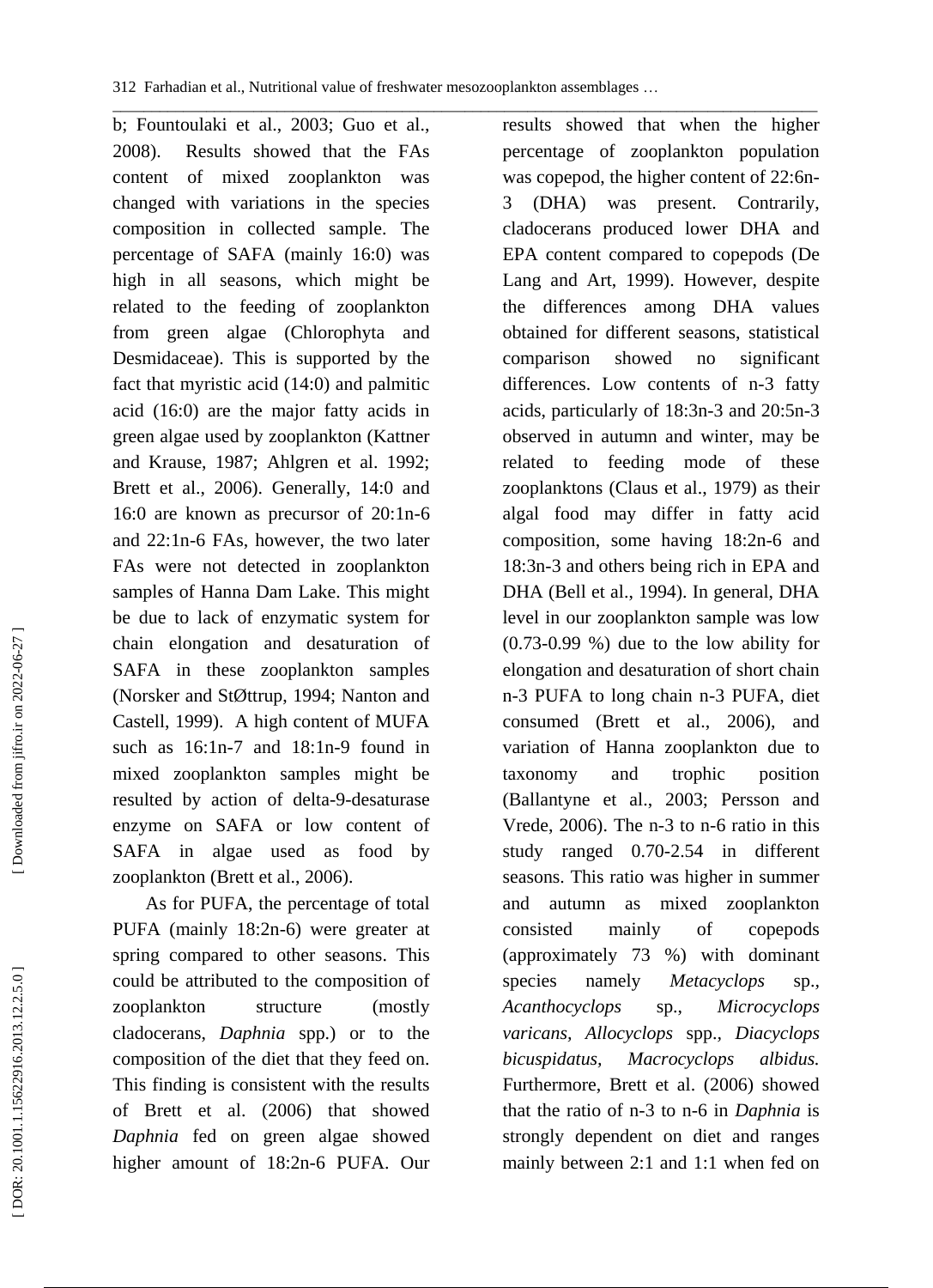\_\_\_\_\_\_\_\_\_\_\_\_\_\_\_\_\_\_\_\_\_\_\_\_\_\_\_\_\_\_\_\_\_\_\_\_\_\_\_\_\_\_\_\_\_\_\_\_\_\_\_\_\_\_\_\_\_\_\_\_\_\_\_\_\_\_\_\_\_\_\_\_\_\_\_ green algae and blue-green algae respectively . Among water quality parameters, usually water temperature affects the fatty acid composition of zooplankton (Farkas and Herodek, 1964; Norsker and St Øttrup, 1994; Nanton and Castell, 1999). In this study, as the temperature decreased, a slight change was observed in amount of PUFA, possibly due to higher proportion of cladocerans, mostly *Daphnia* spp. in our samples. According to Farkas and Herodek (1964), the fatty acid composition of crustacean zooplankton proved to be different and was modified differently by the changes of water temperature.

In this study, the mean EAA and NEAA were 28.7 and 71.3 %; 31.0 and 69.0 %; 31.63 and 68.4 %; 34.5 and 67.0 % of total amino acid in spring, summer, autumn and winter, respectively. Previous study reported by Claybrook (1983) showed that in most crustaceans the NEAA were dominant in AA composition, between 58% and 78%. A change EAA to NEAA ratio could be shown a change in protein metabolism relative to the energetic status of the organism (Graney and Giesy, 1986). In the present study, these ratios were 0.40, 0.45, 0.46 and 0.51 in spring, summer, autumn and winter, respectively. The decreased these ratios were resulted of dietary deficiencies or starvation of mesozooplankton in Hanna Dam Lake.

In this research, alanine and aspartic acid were the next most abundant AAs because of transamination of pyruvate with glutamate (Claybrook, 1983) in crustacean zooplankton.

 The relatively great proportion of arginine in current study (4.1 -10.7% in total AA pool) can be attributed to the importance of arginine phosphate in crustacean muscle contraction (Onnen and Zebe, 1983). Glycine is normally relatively high in crustacean, and in this study was 7.77 to 9.68 % total AA pool, which may not important for freshwater crustacean due to its specific role in osmotic regulation (Graney and Giesy, 1986). These differences could be attributed to different density of metanauplius, copepodits and adults of copepods in different seasons. The amount of AA in met anauplius was lower compared to copepodit and adult stages of copepods because the surface to volume ratio decreases as the copepod grows. Therefore, the weight of smaller copepod (such as metanauplii) has a larger proportion of exoskeleton, especially chitin which decreases AAs pool. Therefore, in summer AAs pool was higher compared to other seasons in Hanna Dam Lake. In addition, the crustacean zooplankton growth was controlled by periodic molting (Skinner, 1985). Since the frequency of molting is greatest in early instar organisms, with the length of intermolt period increasing with age (Sutcliffe and Caruck, 1981), in summer which the molt cycle interval is short, there is a greater probability of having organisms collected at different stages of molt cycle.

On the other hand, previous study showed that changes in the qualitative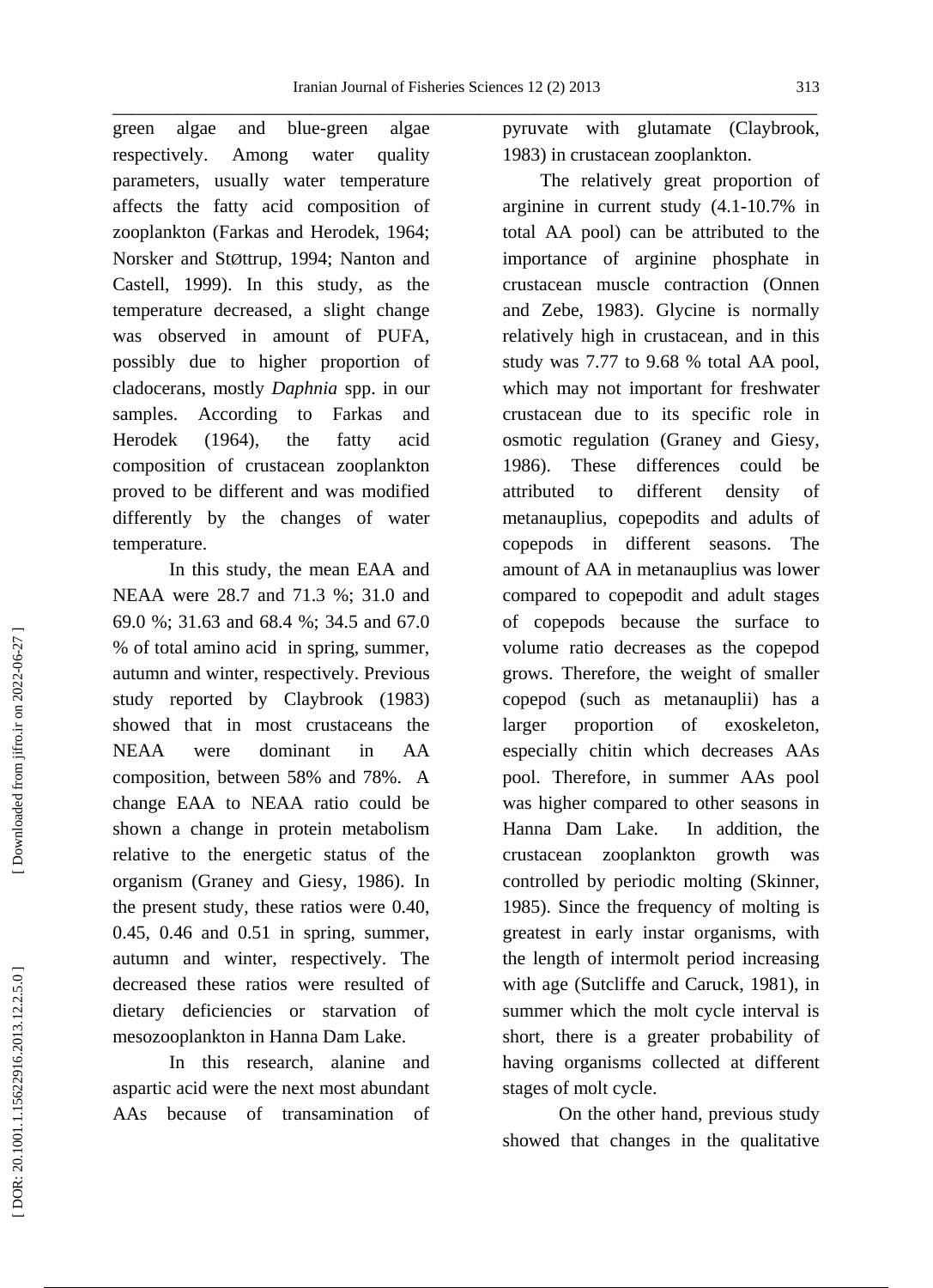\_\_\_\_\_\_\_\_\_\_\_\_\_\_\_\_\_\_\_\_\_\_\_\_\_\_\_\_\_\_\_\_\_\_\_\_\_\_\_\_\_\_\_\_\_\_\_\_\_\_\_\_\_\_\_\_\_\_\_\_\_\_\_\_\_\_\_\_\_\_\_\_\_\_\_\_\_\_\_\_\_\_\_\_\_\_\_\_\_\_ aspects of an organism diet such as phytoplankton may influence the AA concentration in its tissue and fluids (Brown, 1991). Since the phytoplankton community changed throughout the year, it is possible that the AA of the food may also change seasonally, thus alter the organism AA pool.

 Generally, knowledge of seasonal changes in FA and AA composition in zooplankton assemblages in natural conditions will allow the researchers to investigate the changes when described the causes and disturbing agents in stability and health of aquatic ecosystems.

#### **Acknowledgments**

This study was supported by Isfahan University of Technology (IUT), and also by Department of Environment, Isfahan, Iran.

#### **Reference s**

- Ackman, R. G. and Burgher, R. D., **1965 .** Cod liver oil fatty acids as secondary reference and linolenic acid to longer chain polyunsaturated fatty acids by *Tilapia* (*Oreochoromis) nilotica* vivo . *Fish Physiology and Biochemistry* , 8 , 261 -270.
- **Adams , S . M . , 1999** . Ecological role of lipids in the health and success of fish populations, P. 132 -160. In: Arts M.T. and Wainman B.C. (editors) lipids in freshwater ecosystems, Springer - Verlag.
- **Ahlgren , G ., Gustafsson , I . B . and Boberg , M . , 1992** . Fatty acid content and chemical composition

of freshwater microalgae. *Journal of Phycology* , 28, 37 -50.

- **Ahlgren , G ., Lundstedt , L ., Brett , M . T . and Forsberg , C . , 1990** . Lipid composition and food quality of some freshwater phytoplankton for cladoceran zooplankters. *Journal of Plankton Research* , 12 , 809 -818.
- Ahlgren, G., Sonesten, L., Boberg, M. **and Gustagsson , I . B . , 1996** . Fatty acid content of some freshwater fish in lakes of different trophic levels -a bottom -up effect? *Ecology of Freshwater Fishes* , 5 , 15 -27.
- **APHA , 1995** . Standard methods for the examination of water and wastewater,  $19<sup>th</sup>$  edition. American Public Health Association, Washington, DC.
- **Arauzo , A. , 2003**. Harmful effects of un ionised ammonia on the zooplankton community in a deep waste treatment pond. *Water Research*, 37 , 1048 -1054.
- **Auer , M. T., Kieser, M. S. and Canale, R. P. , 1986**. Identification of criteria nutrient levels through field verification of models for phosphorus and phytoplankton growth. *Canadian Journal of Fisheries and Aquatic Sciences* , 43, 379 -388.
- **Ballantyne , A . P ., Brett M . T . and Schindler D . E . , 2003 .** The importance of dietary phosphorous and highly unsaturated fatty acids for sockeye (*Oncorhynchus nerka*) growth in Lake Washington - a bioenergetics approach. *Canadian Journal of Fishery and Aquatic Sci ences* , 60 , 12 -22.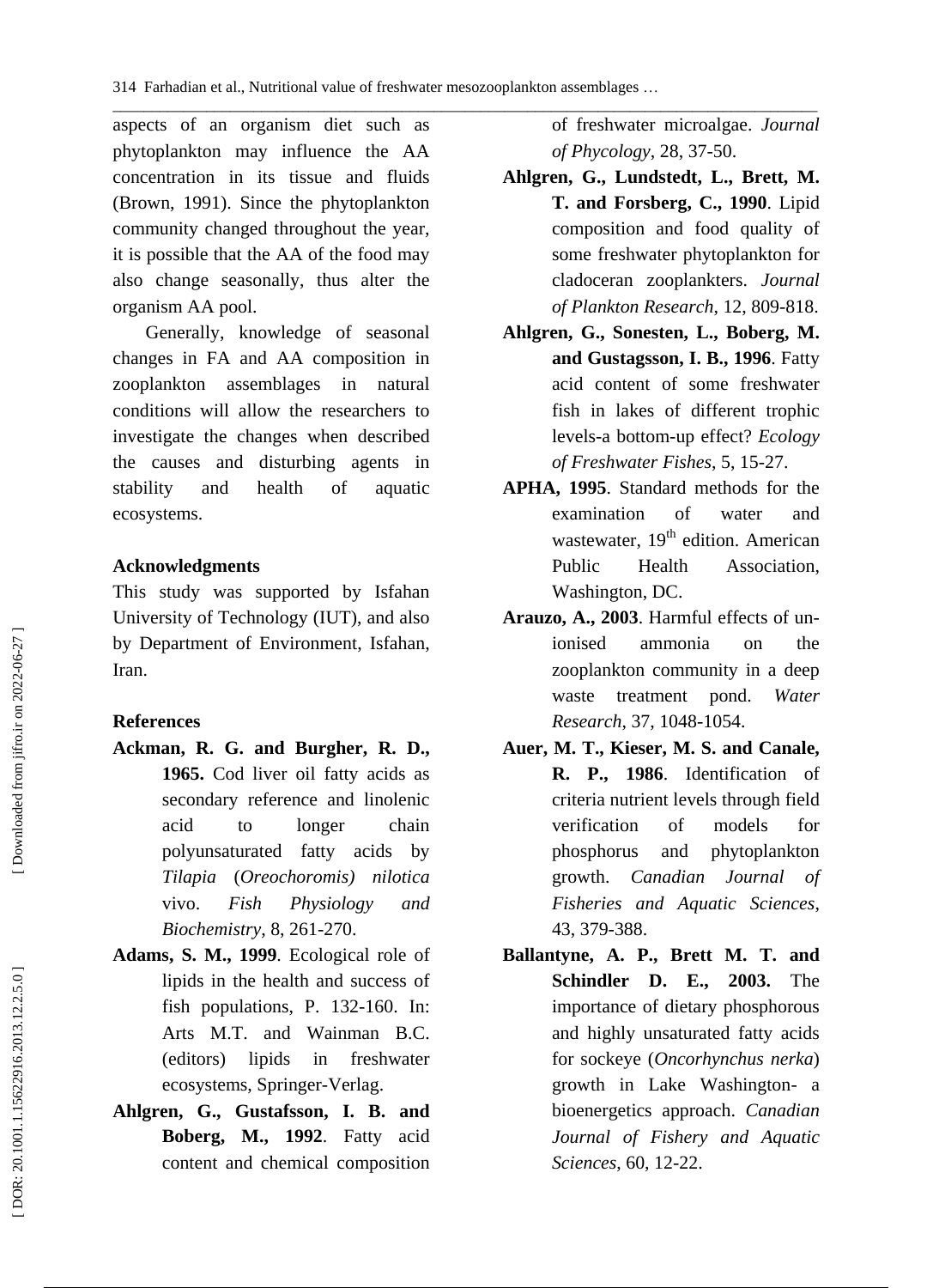- **Bell , J . G ., Ghioni , C . and Sargent J . R . , 1994** . Fatty acid composition of 10 freshwater invertebrates which are natural food organisms of Atlantic Salmon parr (*Salmo salar*): a composition with commercial diets. *Aquaculture* , 128 , 301 -313.
- **Bellinger , E . D . and Sigee , D. , 2010.** Freshwater Algae: Identification and use as Bioindicators. John Wiley & Sons, Ltd., UK, 271 pp.
- **Boechat , I . G . and Giani , A. , 2008 .** Seasonality affects diel cycles of seston biochemical composition in a tropical reservoir. *Journal of Plankton Research* , 30 , 1417 -1430.
- Brett, M. T., Muller-Navarra, D. C., **Ballantyne , A . P ., Ravent , J . L . and Goldman , C . R . , 2006 .** *Daphnia* fatty acid composition reflects that of their diet. *Limnology and Oceanography* , 51 , 2428 -2437.
- **Brown, M . R., 1991.** The amino acid and sugar composition of 16 species of microalgae used in mariculture . *Journal of Experimental Marine Biology and Ecology*, 145, 79 -99.
- **Chaghtai , F . and Salfullai , S . M . , 1988 .** An illustrated account of species *Ceratium*. University of Karachi, 50 p .
- **Claus , C ., Benjits , R . and Vandeputte Gardner , M . , 1979** . The biochemical composition of the larvae of two strains of *Artemia salina* (L.) reared on two algal foods. *Journal of Experimental*

*Marine Biology and Ecology* , 36 , 171 -183.

- **Claybrook , D. L. , 1983.** Nitrogen metabolism. In: The Biology of Crustacea, Volume 5, Internal Anatomy and Physiology Regulation, edited by Mantel, L.H., Academic Press, New York.
- **Clescceri , I ., Greenberg , A . E . and Franson , M . A . , 1998 .** Standard Methods for the Examination of water and wastewater, American Public Hea lth Association, section 10 -14 .
- **Cox , J . E . , 1996** . Identification of freshwater of diatom . Chapman & Hall, 157 pp.
- **Dabrowski, K. and Rusiecki, M., 1983 .** Content of total and free amino acids in zooplanktonic food of fish larvae . *Aquaculture* , 30 , 31 -42.
- **Davis , C . C . , 1955** . The marine and fresh -water plankton . Michigan State University Press, 541 p.
- De Lang, H. J. and Arts, M. T., 1999. Seston composition and the potential for *Daphnia* growth . *Aquatic Eco logy* , 33 , 387 -398.
- **Divakaran , S . and Ostrowski A . C . , 1989** . Fatty acid analysis of fish eggs without solvent extraction . *Aquaculture* , 80 , 371 -375.
- **Duncan , D . B . , 1955** . Multiple range and multiple " *F*" tests. *Biometrics* , 11, 1 -42.
- **Dussart , B . M . , 1965 .** Les differentes categories de plankton. *Hydrobiologia* , 26 , 72 -74.
- **Edmonson , W . T . , 1959 .** Freshwater Biology,  $2<sup>nd</sup>$  edition, Johan Wiley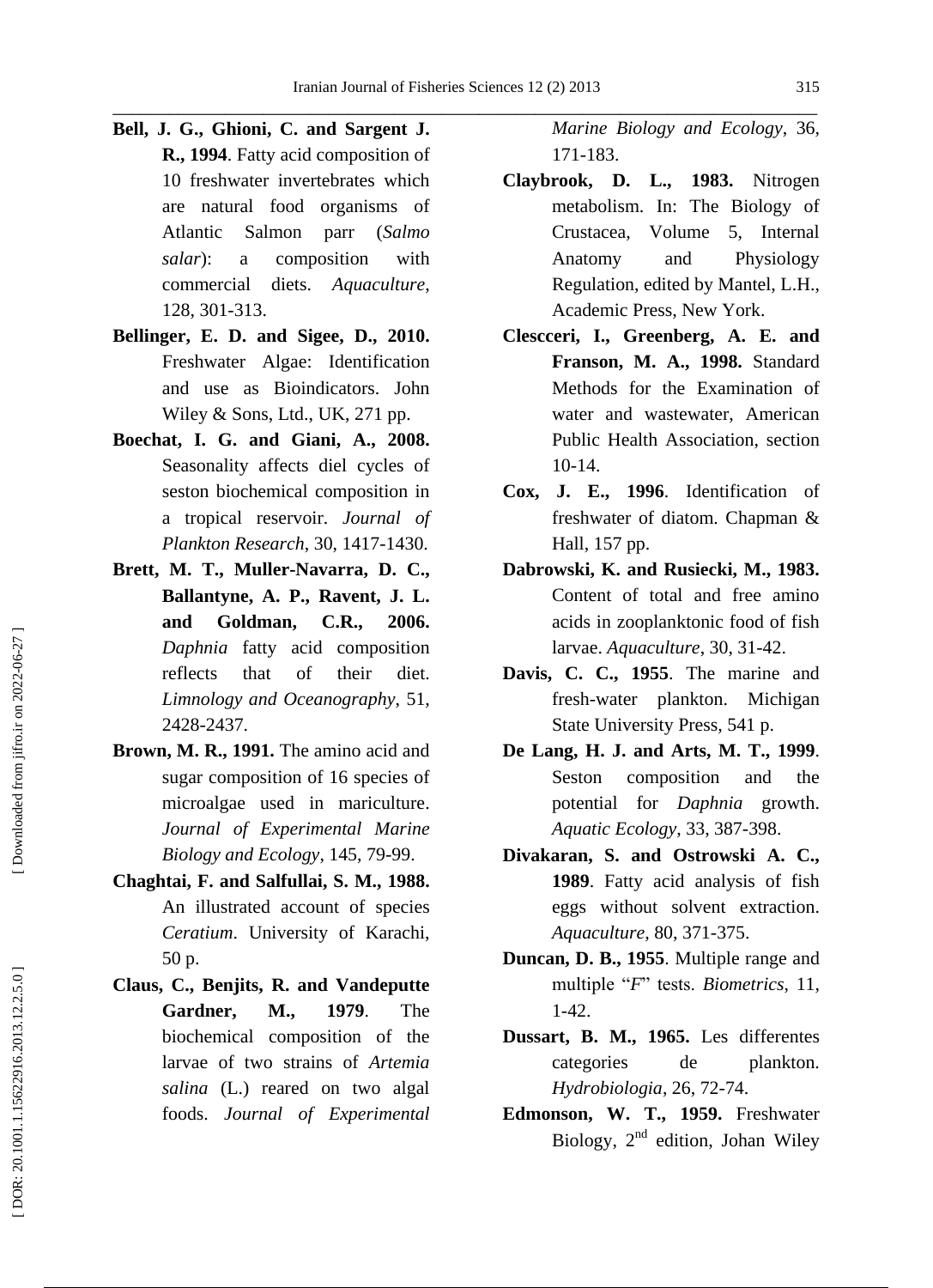\_\_\_\_\_\_\_\_\_\_\_\_\_\_\_\_\_\_\_\_\_\_\_\_\_\_\_\_\_\_\_\_\_\_\_\_\_\_\_\_\_\_\_\_\_\_\_\_\_\_\_\_\_\_\_\_\_\_\_\_\_\_\_\_\_\_\_\_\_\_\_\_\_\_\_\_\_\_\_\_\_\_\_\_\_\_\_\_\_\_

Sons Inc., London, Chapman & Hall, 1248 p.

- **Evjemo , J . O ., Reitan , K . I . and Olson , Y . , 2003 .** Copepod as live food organisms in the larval rearing of halibut larvae (*Hippoglossus hippoglossus* L.) with special emphasis on the nutritional value. *Aquaculture* , 227, 191 -210.
- **Farkas, T. and Herodek, S., 1964.** The effect of environmental temperature on the fatty acid composition of crustacean plankton . *Journal of Lipid Research* , 5 , 369 -373.
- **Fernando , C . H . , 2002** . A Guide to tropical freshwater zooplankton. Backhuys Publishers, Leiden, Netherlands, 291.
- **Fountoulaki , E ., Alexis , M . N ., Nengas , I . and Venou , B . , 2003** . Effects of dietary arachidonic acid (20:4n -6), on growth, body composition, and tissue fatty acid profile of gilthead bream fingerlings (*Sparus aurata* L.). *Aquaculture* , 225, 309 -323.
- **Gardner , D . and Riley , J . P . , 1972** . Seasonal variation in the component fatty acid distributions of the lipids of *Balanus balanoides* . *Journal of the Marine Biological Association of the United Kingdom*, 52, 839-845.
- Goldman, C. R. and Horne, A. J., 1983. Limnology . McGraw -Hill Publishing Company. 464 p.
- **Graney , R. L. and Giesy , J. P. , 1986.** Seasonal changes in the free amino acid pools of the freshwater amphipod *Gammarus pseudolimnaeus* Bousfield

(Crustacea: Amphipoda). *Comparative Biochemical and Physiology* , 84A , 535 -543.

- **Graney , R. L., Keitly , T. J. and Giesy , J. P. , 1986**. Free amino acid pools of five species of freshwater oligochaetes. *Canadian Journal of Fisheries and Aquatic Sciences* , 43, 600 -607.
- **Guo , G ., Dong , S ., Zhao , W . and Chen , W . , 2008** . Fatty acid composition of plankton and bighead carp (*Aristichthys nobilis*) in freshwater ponds *. Clean* 36 , 209 -215.
- **Harding, J. P. and Smith, W. A., 1974.** A key to the British freshwater cyclopoid and calonoids. Freshwater Biological Association Science Publication, 2<sup>nd</sup> edition.
- **Harris, R., Wiebe P. H., Lens, J.,** Skjoldal, H. R. and Huntley, M., **2000 .** Introduction in ICES zooplankton methodology manual. Academic Press.
- **Izquierdo , M . S ., Socorro , J ., Arantzamendi , L . and Hernandez -Cruz , C . M . , 2000** . Recent advances in lipid nutrition in fish larvae. *Fish Physiology and Biochemistry* , 22, 97 -107.
- **Kainz , M ., Art s , M . T . and Mazumder , A . , 2004** . Essential fatty acids in the planktonic food web and their ecological role for higher trophic levels. *Limnology and Oceanography* , 49 , 1784 -1793.
- **Kainz , M . J ., Perga , M . E ., Arts , M . T. and Mazumder , A. , 2009.**  Essential fatty acid concentrations of different seston sizes and zooplankton: a field study of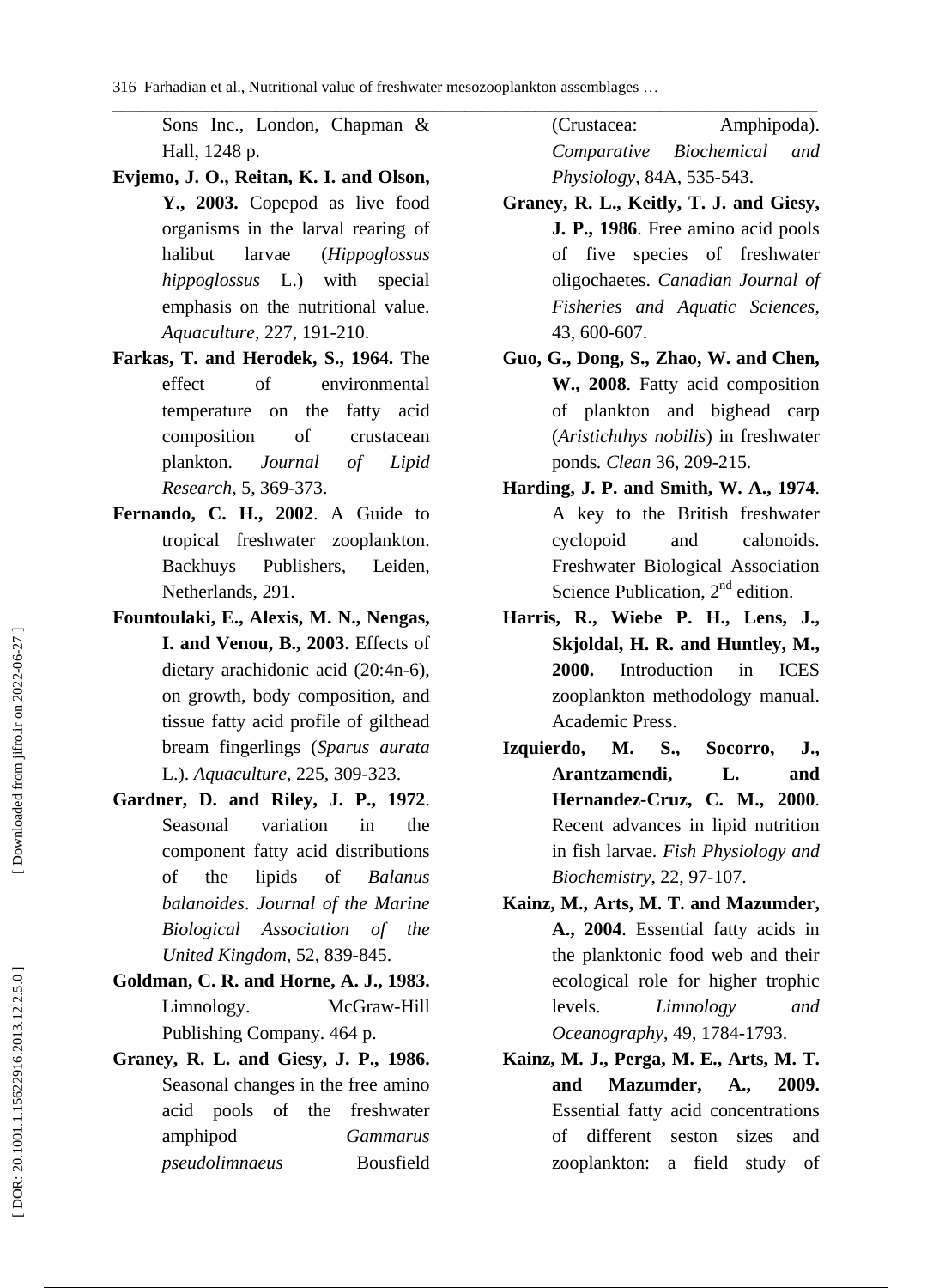monomictic coastal lakes. Journal of Plankton Research , 31 , 635 -645.

- **Kattner , G . and Krause , M . , 1987** . Changes in lipids during the development of *Calanus finmarchicus* from copepodid I to adult. *Marine Biology* , 96 , 511 - 518.
- **Kibria , G ., Nugegoda , D ., Fairclough , R., Lam, P. and Bradbv, A., 1999 .** Utilization of wastewater grown zooplankton: nutritional quality of zooplankton and performance of silver perch *Bidyanus bidyanus* (Mitchell, 1838) Teraponidae fed on wastewater grown zooplankton. *Aquaculture Nutrition* , 5 , 221 -227.
- **Martin , J . W . and Davis , G . E . , 2001** . An updated classification of the recent Crustacea, Natural History Museum of Los Angles Los Angles, California, USA, VII -124 p.
- **Meyer, E. and Walther, A., 1988**. Methods for estimation of protein, lipid, carbohydrates and chitin levels in freshwater invertebrates. *Archivium fur Hydrobilogia* , 113 , 161 -177.
- **Mitra , G ., Mukhopadhyay , P . K . and Ayyappan , S . , 2007** . Biochemical composition of zooplankton community grown in freshwater earthen ponds: Nutrition implication in nursery rearing of fish larvae and early juveniles . *Aquaculture* , 272, 346 -360.
- **Mourente , G . , 2003 .** Accumulation of DHA (docosahexaenoic acid,

22:6n -3) in larval and juvenile fish brain. In Brown, H. I and Skiftesvik, A. B. (editors), The Big Fish Bang. Proceeding of the  $26<sup>th</sup>$ annual fish conference. Institute of Marine Research, Bergen, Norway. pp. 239-248.

- **Muller -Navarra , D . C ., Brett , M . T ., Park, S. K., Chandra, S., Ballantyne , A . P ., Zorita E . and Goldman , C . R . , 2004 .** Unsaturated fatty acid content in seston and tropho -dynamic coupling in lakes. Nature , 427, 69 - 72.
- **Nanton , D . A . and Castell , J . D . , 1999** . The effects of temperature and dietary fatty acids on the fatty acid composition of harpacticoid copepods, for use as a live food for marine fish larvae. *Aquaculture* , 175 , 167 -181.
- **Narasimmalu , R ., Fujiyoshi , E . and Matsuda , O . , 1991 .** Fatty acids and fatty alcohols of zooplankton from coastal upwelling area of Hyuga Nada, Japan. *Bulletin of the Japanese Society of Scientific Fisheries* , 57 , 2277 -2284.
- Norsker, N. H. and Støttrup, J. G., **1994** . The importance of dietary HUFAs for fecundity and HUFA content in the harpacticoid, *Tisbe holothuriae* Humes. *Aquaculture* , 125, 155 -166.
- **Omori , M . and Ikeda , T . , 1984** . Methods in Zooplankton Ecology. John Wiley and Sons Inc., New York, 332 p.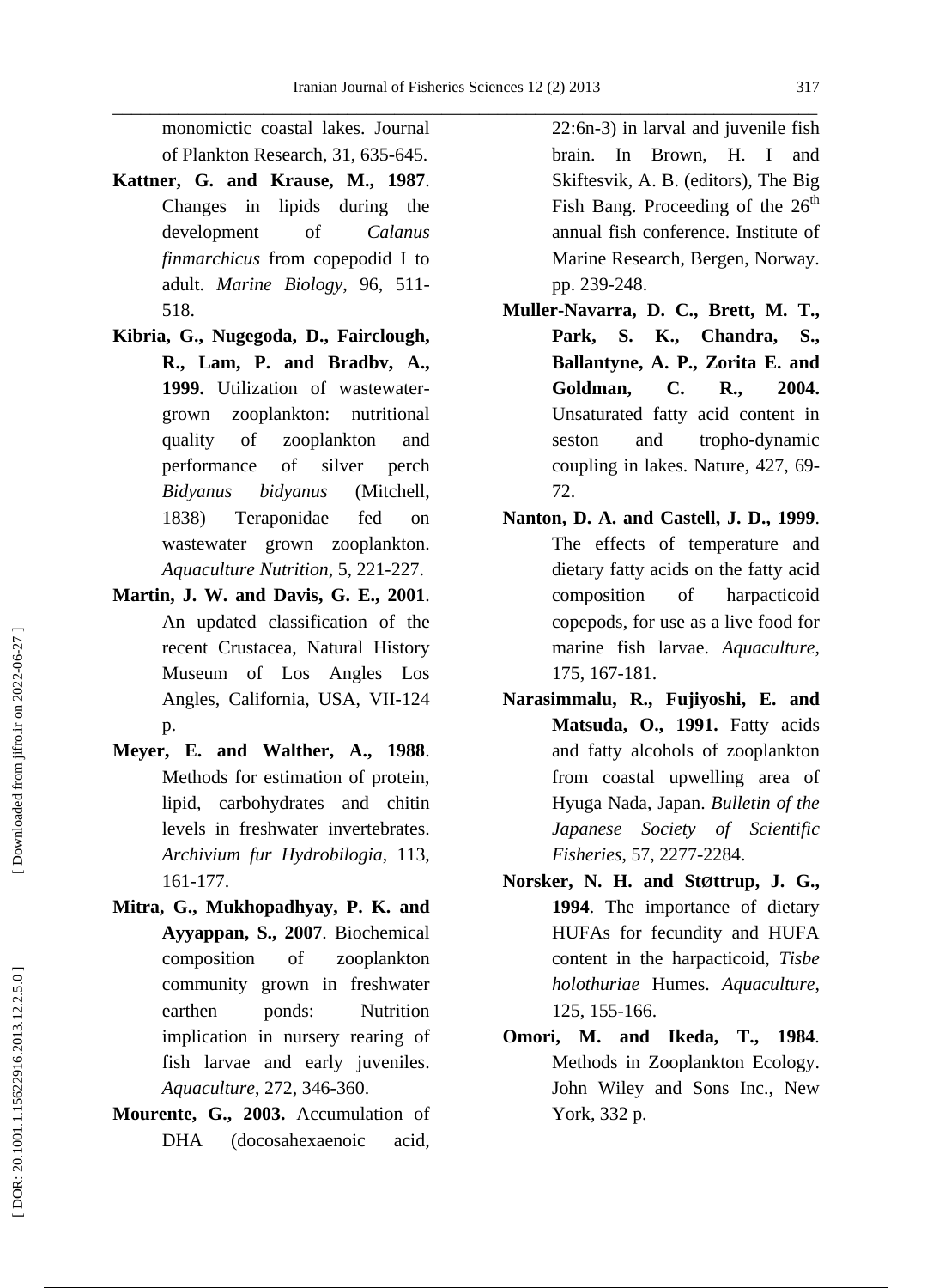\_\_\_\_\_\_\_\_\_\_\_\_\_\_\_\_\_\_\_\_\_\_\_\_\_\_\_\_\_\_\_\_\_\_\_\_\_\_\_\_\_\_\_\_\_\_\_\_\_\_\_\_\_\_\_\_\_\_\_\_\_\_\_\_\_\_\_\_\_\_\_\_\_\_\_\_\_\_\_\_\_\_\_\_\_\_\_\_\_\_

- **Onnen , T. and Zebe , E. , 1983.** Energy metabolism in the tail muscles of the shrimp *Crangon crangon* during work and subsequent recovery. *Comparative Biochemical and Physiology* , 74A, 833 -838.
- **Persson , J . and Vrede , T . , 2006** . Polyunsaturated fatty acids in zooplankton: variation due to taxonomy and trophic position. *Freshwater Biology* , 51 , 887 -900.
- **Pillay , T . V . R . , 1990** . Aquaculture principal and practices, fishing news books, London, UK.
- **Reynolds, C. S. , 1990** . The ecology of freshwater phytoplankton. Cambridge, UK, Cambridge University Press.
- **Rylov , V . M . , 1963** . Fauna of U.S.S.R Crustacea , Vol. III, No: 3, Freshwater Cyclopoida, I.P.S.T., Jerusalem, 314 p.
- Sargent, J., Bell, G., McEvoy, L., **Tocher , D . and Estevez , A . , 1999a**. Recent development in the essential fatty acid nutrition of fish. *Aquaculture* , 177 , 191 -199.
- Sargent, J., McEvoy, L., Estevez, A., **Bell , G ., Bell , M ., Henderson , J . and Tocher, D ., 1999b**. Lipid nutrition of marine fish during early development: current status and future directions. *Aquaculture* 179, 217 -229.
- Sargent, J., Bell, G. and Tocher, D., **1995** . Origin and functions of n -3 polyunsaturated fatty acids in marine organisms . *Fish Physiology and Biochemistry*, 5, 229 -239.
- **Schutze , M . L . M ., Rocha , C . E . F . and Boxshall , G . A . , 2000** . Antennularly development during the copepodid phase in the family Cyclopoidae (Copepoda, Cyclopoida). *Zoosystema* , 22 , 749 - 806.
- **Sigee , D. C. , 2004** . Freshwater microbiology: diversity and dynamic interactions of microorganisms in the aquatic environment. Chichester, UK, John Wiley & Sons, 524 p.
- **Skinner , D. M. , 1985**. Molting and regeneration. In: The Biology of Crustacea, Volume 9, Integument, Pigments, and Hormonal Processes, edited by Bliss D.E., Mantel, L.H., pp. 44-146, Academic Press, London.
- **SPSS , 2002** . Statistical package of social science, Ver, 11.5. SPSS, Chicago, IL, USA.
- **Sutcliffe , D. W. and Caruck , T. R. , 1981.** Effect of temperature on the duration of egg development, and moulting and growth in juvenile of *Crangonyx psedogracilis* Crustacea:Amphipoda) in the laboratory. *Freshwater Biology* , 11, 511 -522.
- **Van der Meeren, T., 2003.** Analysis of biochemical components in copepods for evaluation of feed quality for juvenile production of marine fish. Fisken Og Havet 5.
- Ward, H. B. and Whipple, G. C., 1945. Freshwater Biology. John Wiley and Sons Inc. New York, 2<sup>nd</sup> edition.